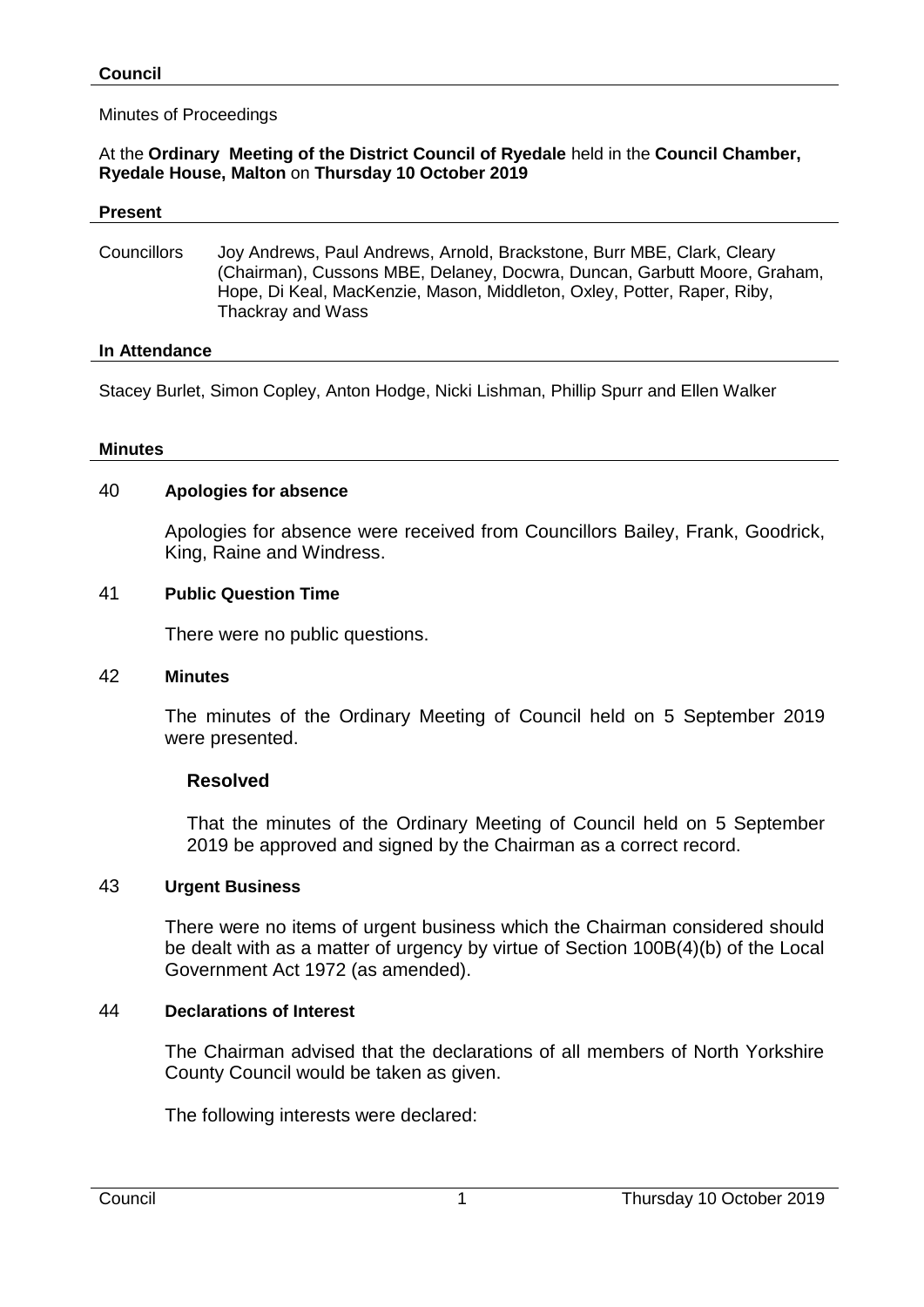Councillors P Andrews, Delaney and Thackray declared a personal and prejudicial interest in Items 13b and 13c as Trustees on the Milton Rooms.

#### 45 **Announcements**

The Chairman made the following announcements:

That he had received letters on the subject of climate change from children of years 5 and 6 of Nawton Primary School. He confirmed that he would read the letters and that a reply would be sent to the school.

He advised Members that a report by Friends of the Earth had been circulated just prior to the start of the meeting.

#### 46 **To Receive any Questions submitted by Members Pursuant to Council Procedure Rule 10.2 (Questions on Notice at Full Council)**

There were no questions on notice.

#### **To Councillor Duncan, Leader of Council, from Councillor Potter**

1. Councillor Potter submitted the following question:

To Councillor Duncan, the Leader of Council:

*"I understand that the only reason for the Waste Transfer Station not yet operating is the lack of water supply.*

*I also understand that Yorkshire Water were due to deliver a suitable water supply by 17th July 2019.*

*On this basis could you please inform me of the cost of the delay caused by Yorkshire Water:-*

- *1) To Ryedale District Council per month*
- *2) To North Yorkshire County Council per month*
- *3) And thus the total monthly cost to the people of Ryedale."*

The Leader of Council, Councillor Duncan replied

*"The cost of the delay at this time is;*

*Monthly saving to RDC = (£6,000) Monthly cost to NYCC = £12,285 Net cost = £6,285*

*Once the new waste transfer station is operating the cost for each authority changes as follows;*

*Increased cost to RDC = £12,670 per month Saving to NYCC = (£12,285 per month)*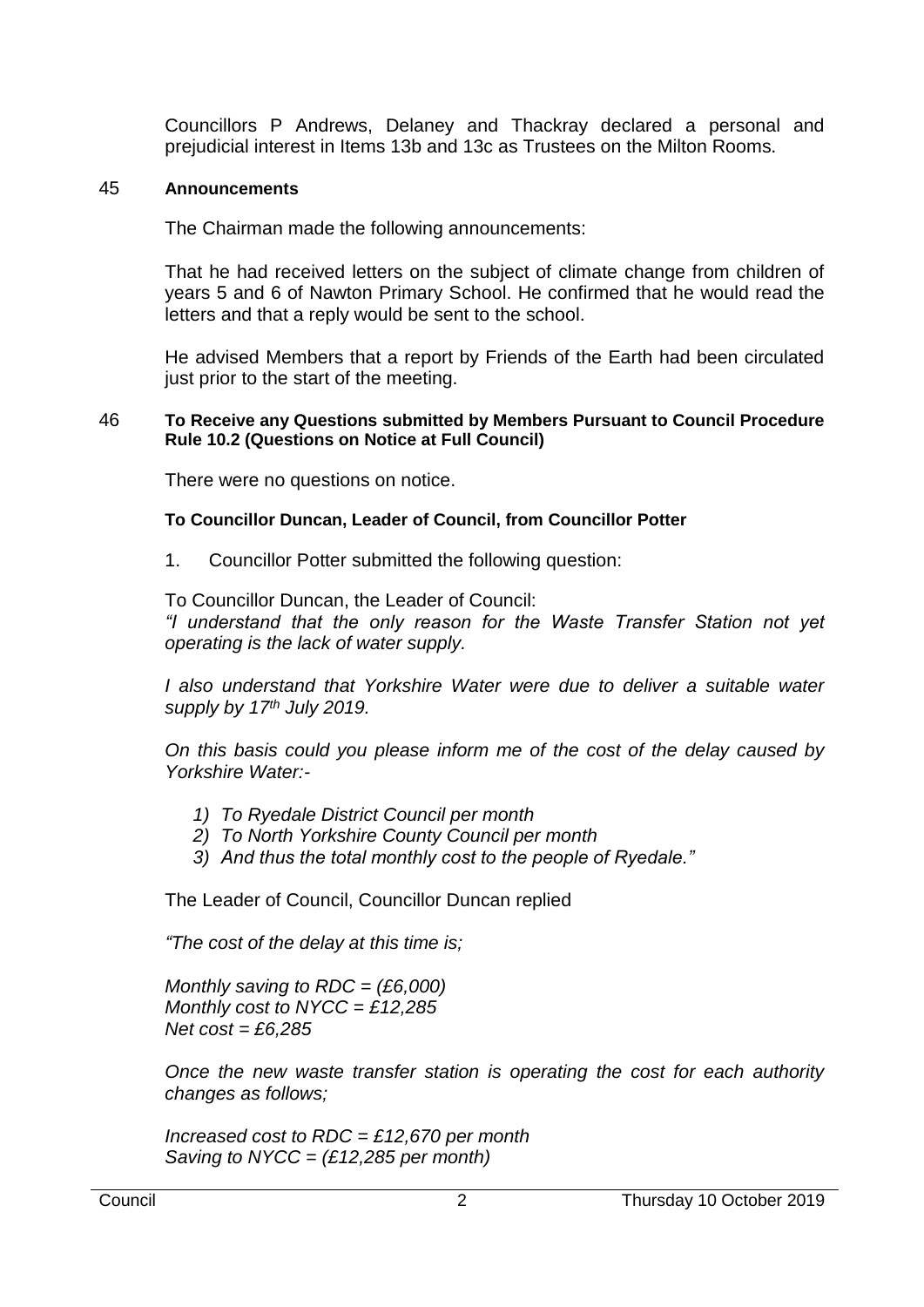*Net cost = £385 per month*

*Therefore the cost of the delay to the public purse is £5,900 per month."*

Councillor Potter asked the following supplementary question:

*What renewables such as photovoltaics or ground source heat pumps and so on have been incorporated into the construction of this waste transfer station and, if the answer's none, I wonder why not?*

Councillor Potter asked the following supplementary question:

*What renewables such as photovoltaics or ground source heat pumps and so on have been incorporated into the construction of this waste transfer station and, if the answer's none, I wonder why not?*

The Leader provided the following written response:

*The construction of the new Waste Transfer Station has been a NYCC project and they have confirmed that no PV's or GSHPs have been installed at the site, and the engineers working on the project have provided the following additional information;*

## *Mechanical Engineer*

*From a mechanical perspective, there is only a small amount of heating and hot water on the project, only to the relatively small weighbridge office, therefore at feasibility stage ground source heat pumps were dismissed as they would not be effective and pay-back would not be achieved. There are only three sinks and a shower to serve.*

# *Electrical Engineer*

*From an electrical perspective I can advise that there is no 'Feed In Tariffs' for PV anymore and the payback period was too long to offset the cost when we calculated it at the feasibility stage of the project. PV panels could be retrofitted however the calculations do not prove payback.*

*There is only electric on site and the amount of electricity used is small as there is very little equipment that uses energy on site therefore pay*back is not going to be achieved when considered against the capital *outlay.*

*All the lighting is LED high efficiency lighting, that has photocell sensors and dusk till dawn controls.*

*Rain water is not retained for the fire system as it has to have a consistent supply to it and be replenished in a set period. The tanks*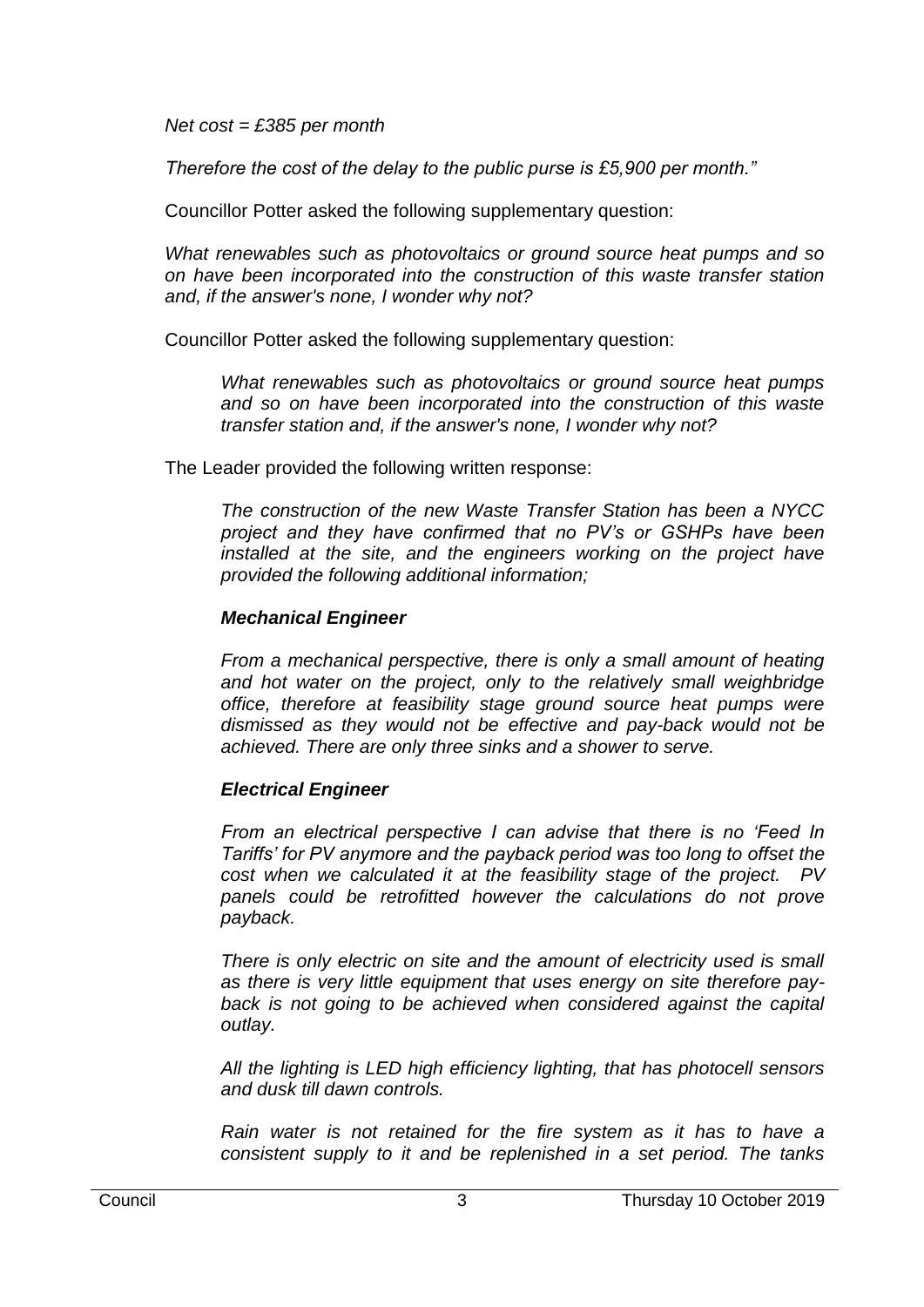*capacity are 600,000 litres, storing rainwater on site for a period of time would cost a lot of money in terms of where to store it and how to ensure it could meet capacity.*

*If there are any other building specific queries regarding the new Waste Transfer Station please contact Ian Kelly, Acting Head of Service (Waste) at NYCC, e-mail: [ian.kelly@northyorks.gov.uk](mailto:ian.kelly@northyorks.gov.uk)*

*It is important to note that there are positive RDC operational carbon impacts associated with all waste and recycling rounds using the new building in one central location as there will be reduced vehicle movements when compared to the current operation where two different sites are used. The alternative option at the time the Council resolved to support the new waste transfer at Kirby Misperton was to take all RDC waste to Seamer Carr which had significant financial, environmental and operational impacts.* 

## 47 **Business Adjourned from the Meeting of Council on 5 September 2019 under Council Procedure Rule 8.1**

#### **Appointment of an Independent Remuneration Panel**

The Democratic Services Manager submitted a report (previously circulated) which recommended the appointment of an Independent Remuneration Panel to make recommendations about the allowances to be paid to Councillors.

Councillor Duncan moved and Councillor Arnold seconded the recommendations in the report.

## **Resolved**

That Council approves:

- (i) that an Independent Remuneration Panel be established in accordance with the Local Authorities (Members' Allowances) (England) Regulations 2003;
- (ii) that Stuart Green, John Richardson and Sally Ann Smith be appointed to serve on the Independent Remuneration Panel;
- (iii) the Term of Office for Members of the Panel be until 5 September 2024;
- (iv) that an allowance of £20 be payable for each meeting.

#### **Voting Record** Unanimous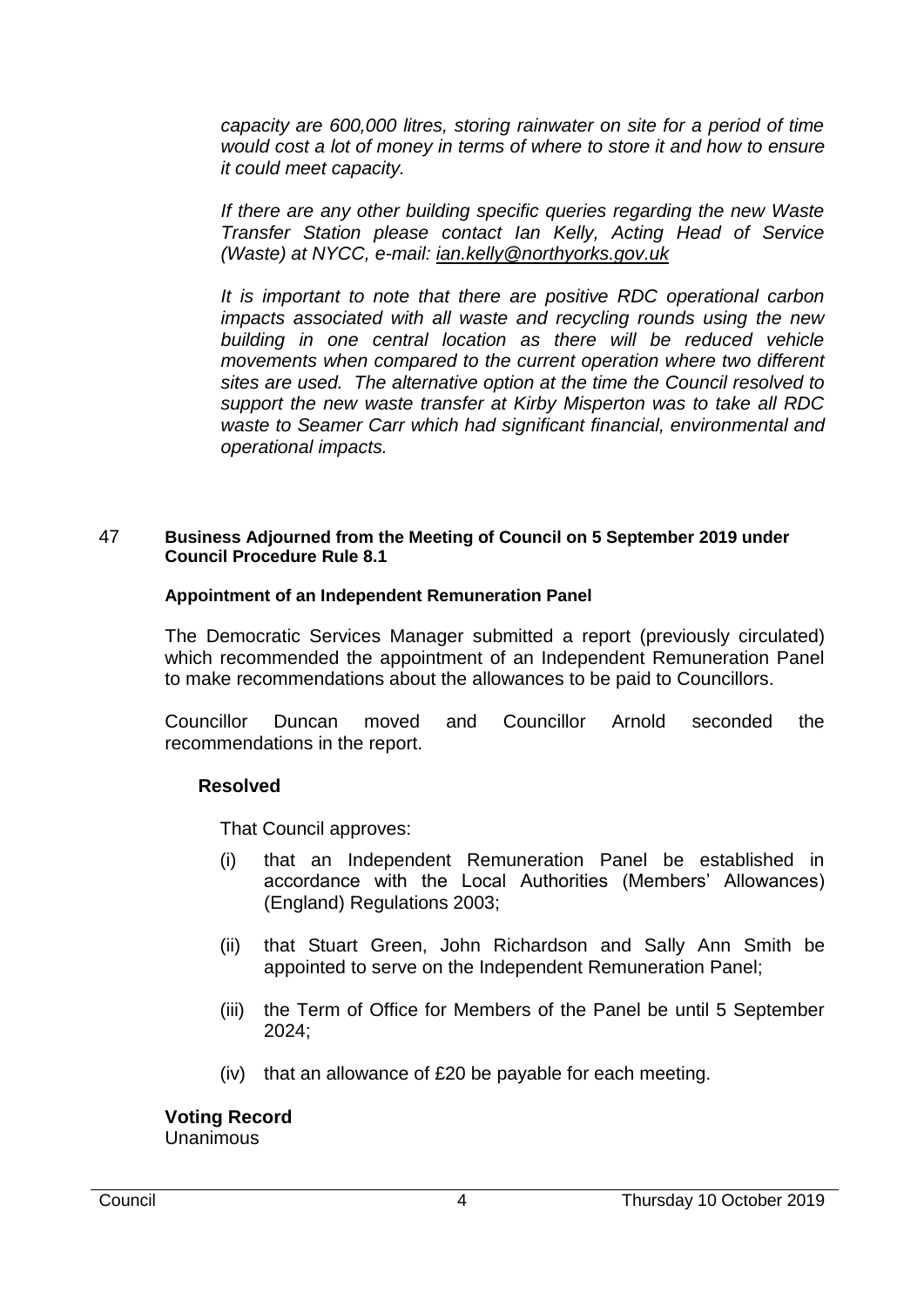## **Policy and Resources Committee - 25 July 2019 - Minute 39 - Treasury Management Annual Report 2018 - 2019**

It was moved by Councillor Duncan and seconded by Councillor Arnold that the following recommendations be approved and adopted.

That Council be recommended to:

- (i) Note the annual treasury management report for 2018/19; and
- (ii) Approve the actual 2018/19 prudential and treasury indicators in this report.

Upon being put to the vote the motion was carried.

# **Resolved**

That Council:

- (i) Note the annual treasury management report for 2018/19; and
- (ii) Approve the actual 2018/19 prudential and treasury indicators in this report.

# **Voting Record**

Unanimous

**Motions on Notice Submitted Pursuant to Council Procedure Rule 11 - Motions Previously Referred to and Considered by Committees - Proposed by Councillor Paul Andrews and seconded by Councillor Raine**

# **Referred by Full Council on 27 June 2019 and considered by Planning Committee on 13 August 2019**

The officer report and recommendation from Planning Committee were attached to the agenda.

*"In view of the increase in traffic congestion at Malton/Norton likely to be generated by the imminent increase in the number of trains using the Level Crossing at Norton and other matters and the increase and/or likely increase in congestion in Malton/Norton resulting from new development and planned new development; and*

In view of the impact or potential impact of new development on the quality of *air within the Air Quality Management Area on and around Butcher Corner; and*

*In view of the adverse impact of the Ryedale Plan on the number of sites available for development by small local builders,*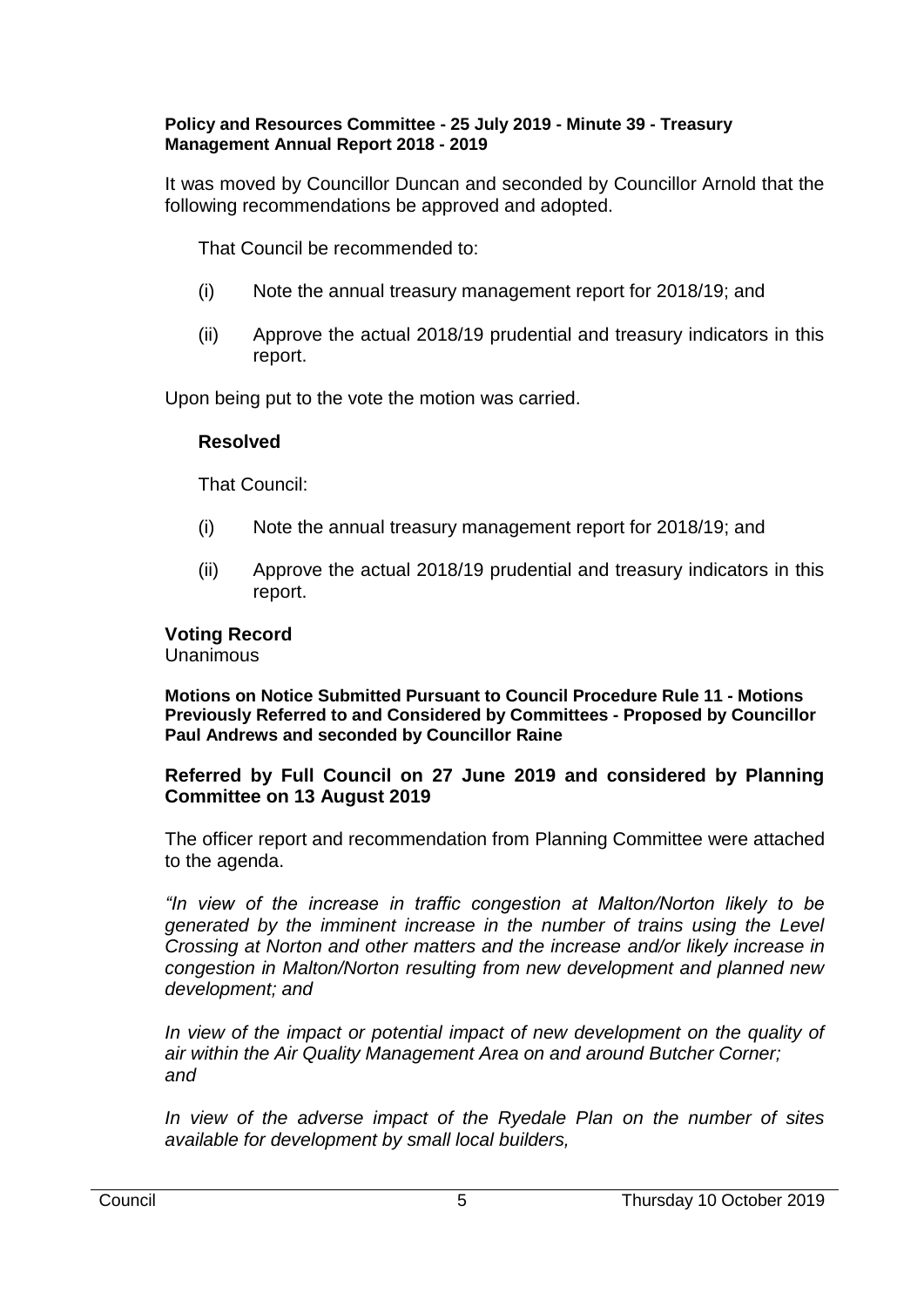An independent planning consultant be appointed by the Council Chair in *consultation with the Deputy Chief Executive; and*

*the consultant be given immediate and urgent instructions to do all necessary work (including public consultation and reference to any public examination) to advise on and to secure, so far as is practicable, the following:*

*The Ryedale Plan be revised as follows:*

- *1. To restrict the percentage of land to be allocated in Malton and Norton for residential development to zero for the rest of the plan period, following the grant of permission for 1,800 houses for the period commencing 1st April 2012;*
- *2. To reduce to zero the future proportion of employment land directed to Malton and Norton following the allocation of sites in the allocations document;*
- *3. To reduce the future proportion of employment and housing land directed to other Ryedale towns following the allocation of sites in the allocations document;*
- *4. To remove the requirement for a local occupancy condition for dwellings built or to be built in village envelopes;*
- *5. To expand the existing village envelopes and town development limits, initially to the areas which were included in village envelopes and town development limits prior to the last Ryedale Local Plan (dated 2002);*
- *6. In order to accommodate demand for development in excess of the numbers currently prescribed in the Ryedale Plan, to expand all village envelopes so as to accommodate at least 60% of all new development for the remainder of the plan period of the Ryedale Plan.*
- *7. To abolish service villages;*
- *8. The current local plans allocation document be revised to include a requirement that no land for new development shall be allocated in Malton/Norton unless it has direct access to a four-way intersection with the A64;*
- *9. The land allocated for development at Ryedale House be de-allocated;*
- *10.Such other modifications as may be necessary to deal with the above points and to ensure that the villages and country areas of Ryedale take their fair share of new development."*

*N.B. Members will see that (with the exception of the Ryedale House site) the*  above proposals will not stop the allocation of sites already identified, but will *protect Malton, Norton and other towns from any major developments which may come forward after the land currently identified is exhausted – as the plan now stands Malton and Norton will have to take 50% of all new development after the completion of the current district wide requirement of permissions for 3,000 houses plus 20%.*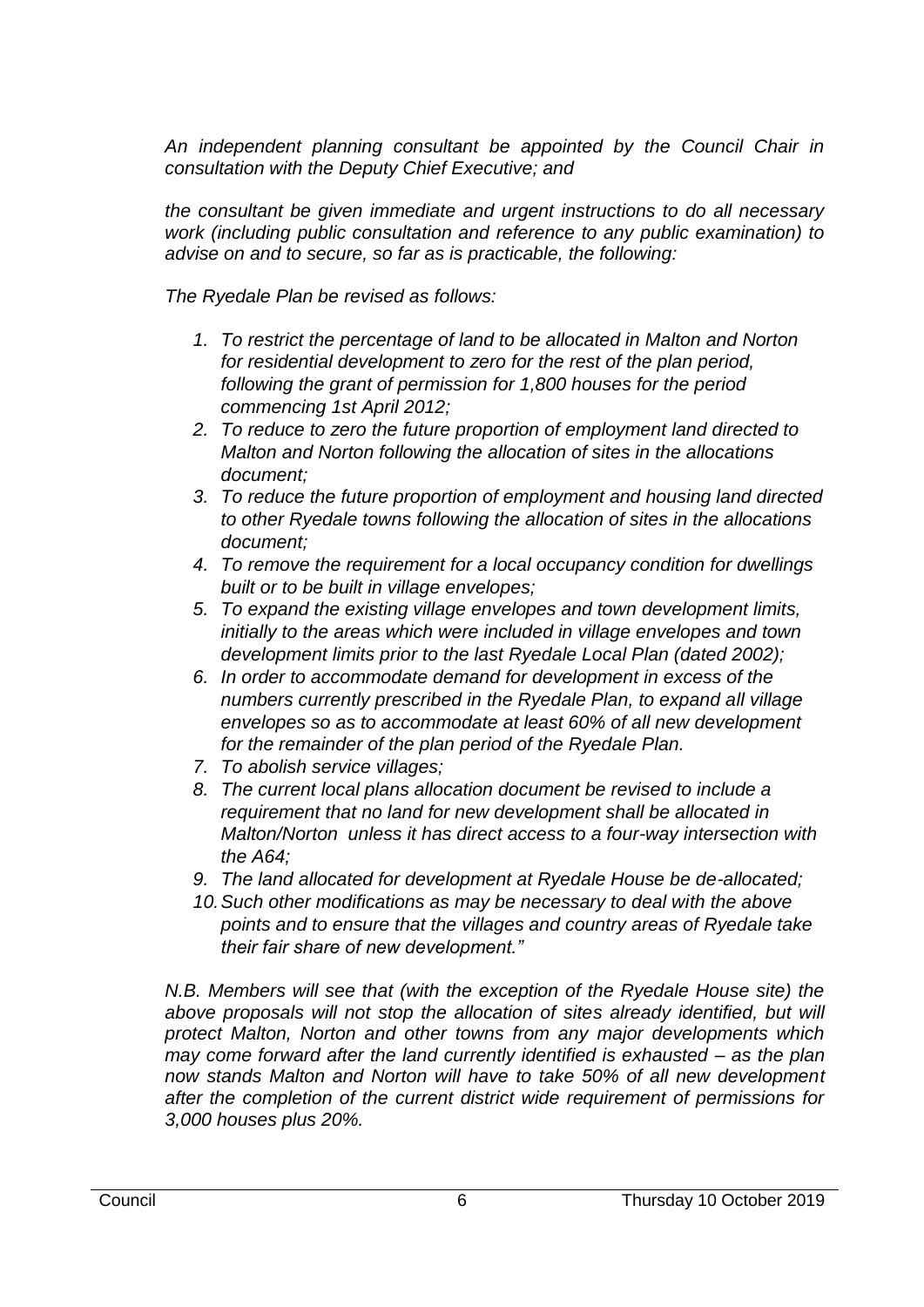In the meantime, the liberalisation of the restrictions for development in the *villages will take the pressure off Malton and Norton and other towns.*

An amendment was moved by Councillor P Andrews and seconded by Councillor Burr:

Delete the original motion (except  $1 - 10$ ).

- 1. The policies proposed in the motion are considered and tested through the development plan renew process.
- 2. The review of the Ryedale Plan be carried out by independent consultants engaged and instructed by the Chief Executive in consultation with the Chair of P&R.

The amendment was put to the vote in parts.

Upon being put to the vote both parts of the amendment were lost.

# **Voting record**

**Part 1** 11 For 13 Against

## **Part 2**

4 For 18 Against 2 Abstentions

Upon being put to the vote, the motion was lost.

# **Voting Record**

9 For 13 Against 2 Abstentions

#### 48 **Business Adjourned from the Meeting of Council on 5 September 2019 under Council Procedure Rule 23.2**

**Policy and Resources Committee - 25 July 2019 - Minute 32b -Substitutes at Sub-Committees**

At the Council meeting on 5 September 2019, it had been moved and seconded that the following recommendations be approved and adopted.

That Council be recommended to approve:

the changes set out in Appendix 1 of this report to make explicit provision for substitutes at the Corporate Governance Standards Sub-Committee specifically and at sub-committees generally.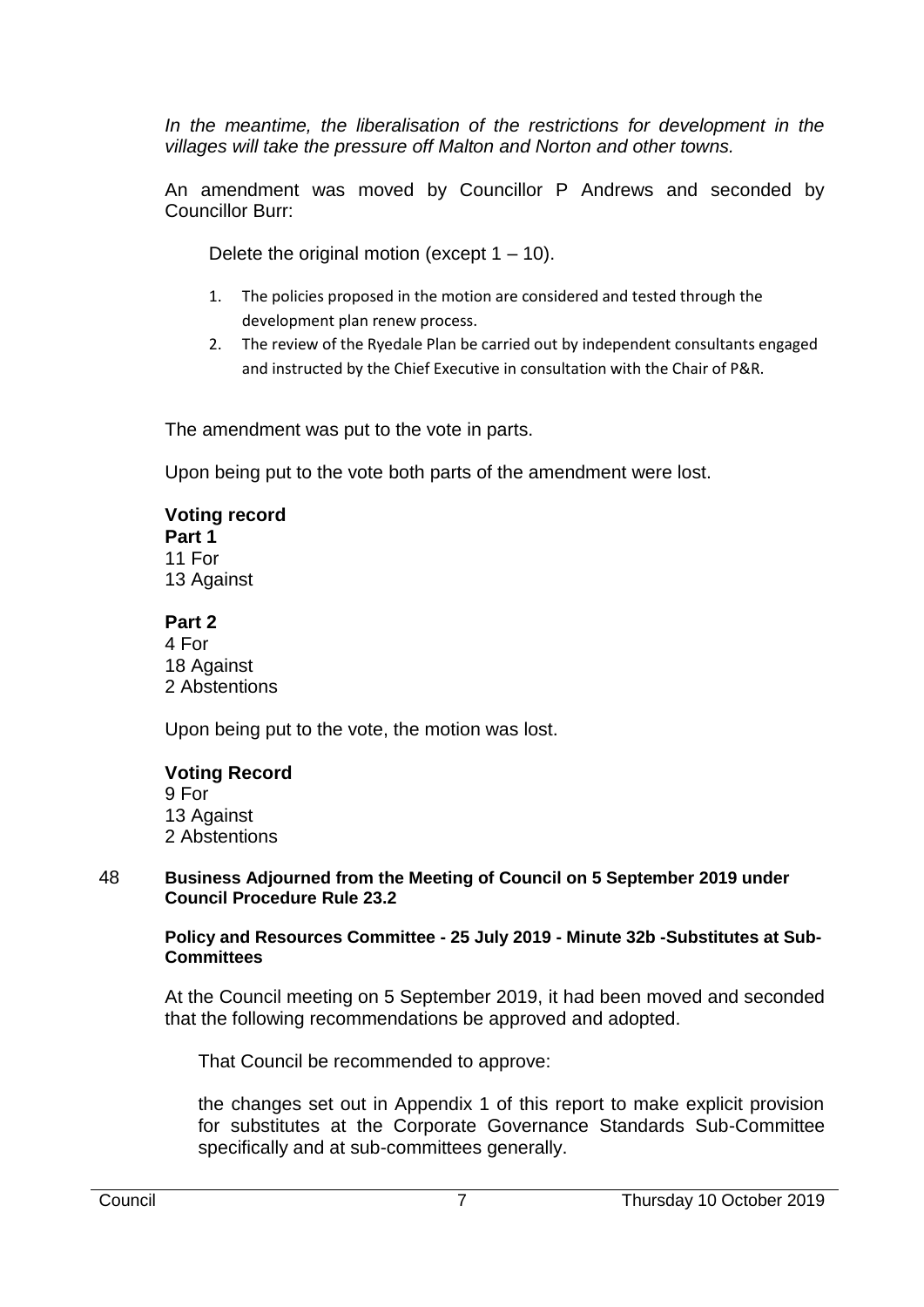Upon being put to the vote the motion was carried.

# **Resolved**

That Council approve:

the changes set out in Appendix 1 of this report to make explicit provision for substitutes at the Corporate Governance Standards Sub-Committee specifically and at sub-committees generally.

# **Voting Record**

Unanimous

## **Policy and Resources Committee - 25 July 2019 - Minute 32c - Management of Meetings**

At the Council meeting on 5 September 2019, I had been moved and seconded that the following recommendations be approved and adopted.

That Council be recommended to approve:

(1) That recommendation (i) of the final report of the Scrutiny Review on Meeting Start Times and Management of Meetings, below, is not approved.

*Recommendation: (i) That the Constitution be amended to change the order of business for Full Council to put items for decision first.*

(2) That recommendation (ii) of the final report of the Scrutiny Review on Meeting Start Times and Management of Meetings, below, is not approved.

*Recommendation: (ii) That the Constitution be amended to bring forward the guillotine, so that it takes effect after 3 hours.*

(3) That recommendation (iii) of the final report of the Scrutiny Review on Meeting Start Times and Management of Meetings, below, is not approved.

*Recommendation: (iii) That the Constitution be amended to require corrections to the minutes to be submitted in writing in advance of the meeting.*

(4) That recommendation (iv) of the final report of the Scrutiny Review on Meeting Start Times and Management of Meetings, below, is not approved.

*Recommendation: (iv) That working practices be amended so that questions to officers have to be dealt with ahead of, rather than during, meetings of Full Council.*

(5) That recommendation (v) of the final report of the Scrutiny Review on Meeting Start Times and Management of Meetings, below, is approved so that the Rules of Procedure are amended to include provision for members to receive a written statement from the Leader of Council with the agenda.

*Recommendation: (v) That the Constitution be amended to require the circulation of the Leader's Statement with the agenda.*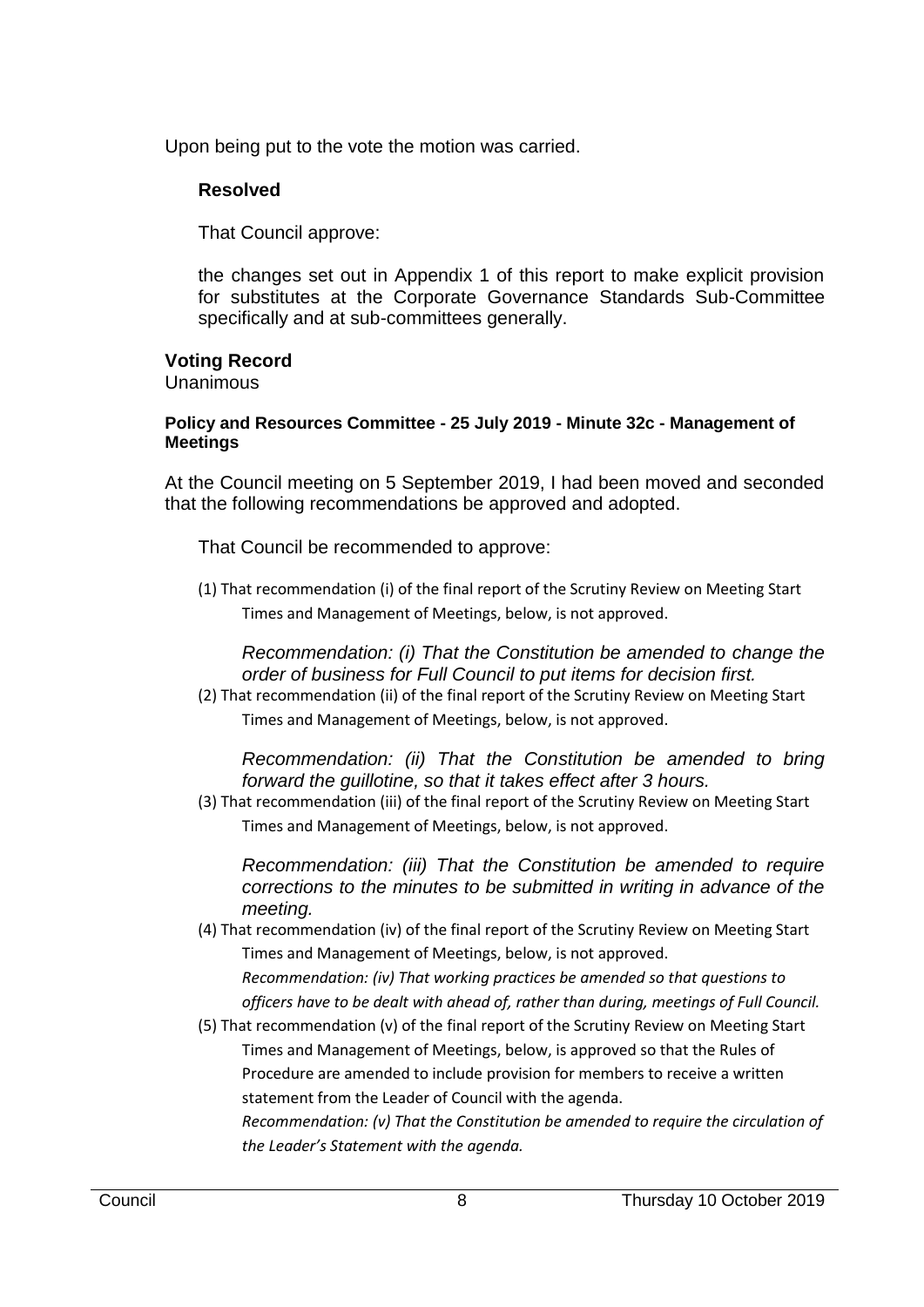(6) That recommendation (vi) of the final report of the Scrutiny Review on Meeting Start Times and Management of Meetings, below, is approved and it is confirmed by Council that it is preferable for the Leader's Statement not to be read out at meetings save for in exceptional circumstances.

*Recommendation: (vi) That working practices be amended to stop reading out the Leader's Statement at meetings of Full Council.*

(7) That written notice of questions on the Leader's Statement at Council is not required.

(8) That indicative timings for items of business on meeting agendas are not introduced.

Upon being put to the vote the motion was carried.

## **Resolved**

That Council approve:

- (1) That recommendation (i) of the final report of the Scrutiny Review on Meeting Start Times and Management of Meetings, below, is not approved. *Recommendation: (i) That the Constitution be amended to change the order of business for Full Council to put items for decision first.*
- (2) That recommendation (ii) of the final report of the Scrutiny Review on Meeting Start Times and Management of Meetings, below, is not approved. *Recommendation: (ii) That the Constitution be amended to bring forward the guillotine, so that it takes effect after 3 hours.*
- (3) That recommendation (iii) of the final report of the Scrutiny Review on Meeting Start Times and Management of Meetings, below, is not approved. *Recommendation: (iii) That the Constitution be amended to require corrections to the minutes to be submitted in writing in advance of the meeting.*
- (4) That recommendation (iv) of the final report of the Scrutiny Review on Meeting Start Times and Management of Meetings, below, is not approved. *Recommendation: (iv) That working practices be amended so that questions to officers have to be dealt with ahead of, rather than during, meetings of Full Council.*
- (5) That recommendation (v) of the final report of the Scrutiny Review on Meeting Start Times and Management of Meetings, below, is approved so that the Rules of Procedure are amended to include provision for members to receive a written statement from the Leader of Council with the agenda. *Recommendation: (v) That the Constitution be amended to require the circulation of the Leader's Statement with the agenda.*
- (6) That recommendation (vi) of the final report of the Scrutiny Review on Meeting Start Times and Management of Meetings, below, is approved and it is confirmed by Council that it is preferable for the Leader's Statement not to be read out at meetings save for in exceptional circumstances.

*Recommendation: (vi) That working practices be amended to stop reading out the Leader's Statement at meetings of Full Council.*

- (7) That written notice of questions on the Leader's Statement at Council is not required.
- (8) That indicative timings for items of business on meeting agendas are not introduced.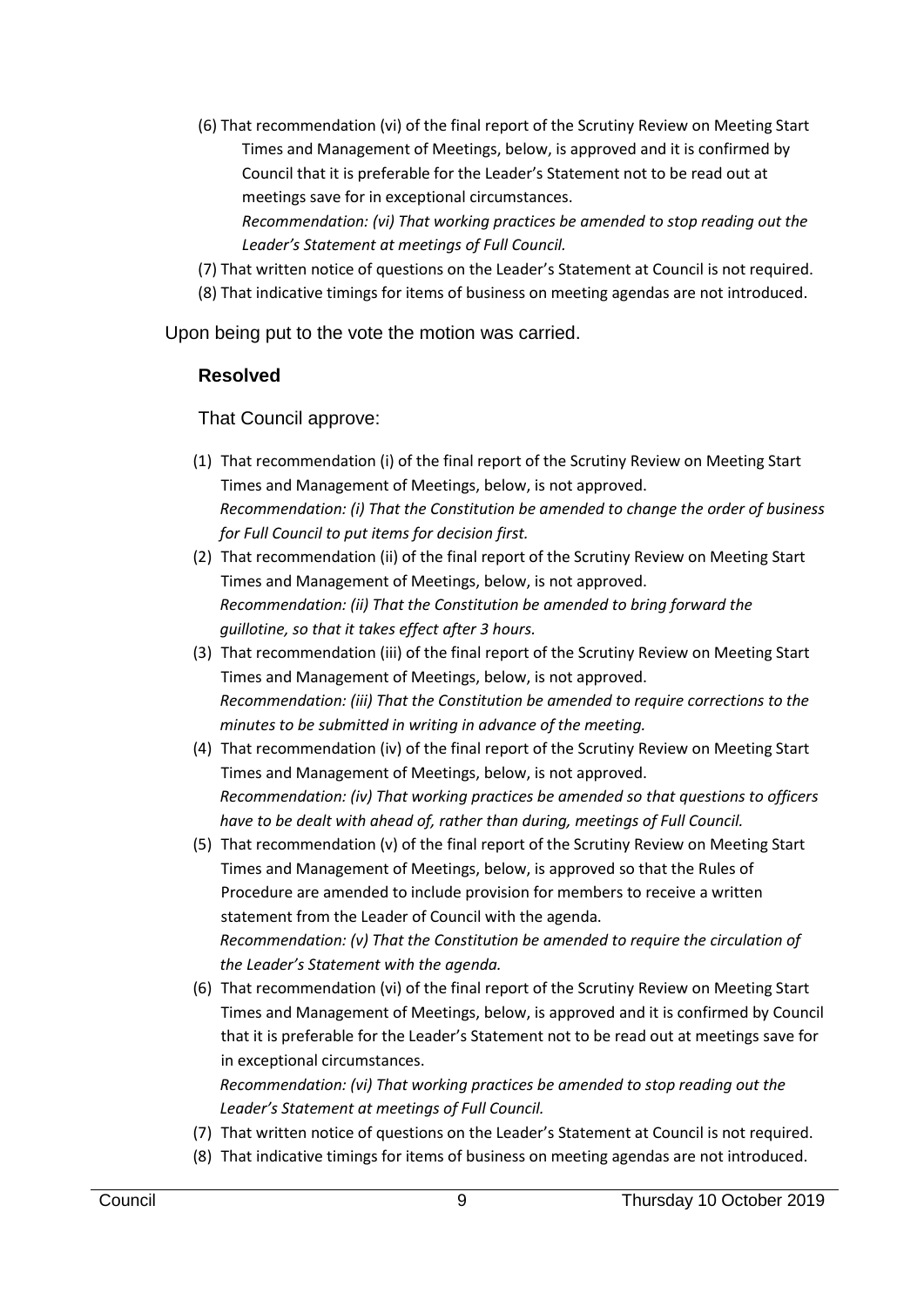**Voting Record** 19 For 5 Against

#### 49 **To Receive a Statement from the Leader of the Council and to Receive Questions and Give Answers on that Statement**

Councillor Duncan, the Leader of the Council, presented the following statement:

## *"Back to basics"*

*This is the shortest Leader's Statement so far - but I hope to use it to make an important point.*

*Politicians, even at a local level, increasingly seek to demonstrate their political prowess with mammoth projects. They aim to construct permanent and expensive landmarks with a gold plaque bearing their name and attesting to their legacy.*

*But as we know politicians on Ryedale District Council are not quite the same as those elsewhere. We act, think, look and operate in a slightly different way.*

*This is now no longer a "new council" and we cannot hide behind "historical issues" or be shackled by the decisions of our predecessors. We have looming over us key questions on major projects and we need to find a way forward, but whatever decisions we take must be rooted in reality, be achievable and not distract us from our core duty: to protect the public purse and deliver value for money to the taxpayers of Ryedale.*

*As we commence outlining our priorities and knuckle down to business, we should not lose sight of the fundamental services we are here to deliver. We need to go "back to basics" and focus on ensuring we can give the very best service to the public in everything we do.*

The following questions were received on the Leader's Statement:

1. From Councillor Clark

*"The question I've got relates to what's already been mentioned and that is the two motions 13b and 13c. Will the Leader of Council please confirm that he will place the contents of 13b and c on the agenda for consideration by the Milton Rooms Working Party?"*

The Leader replied: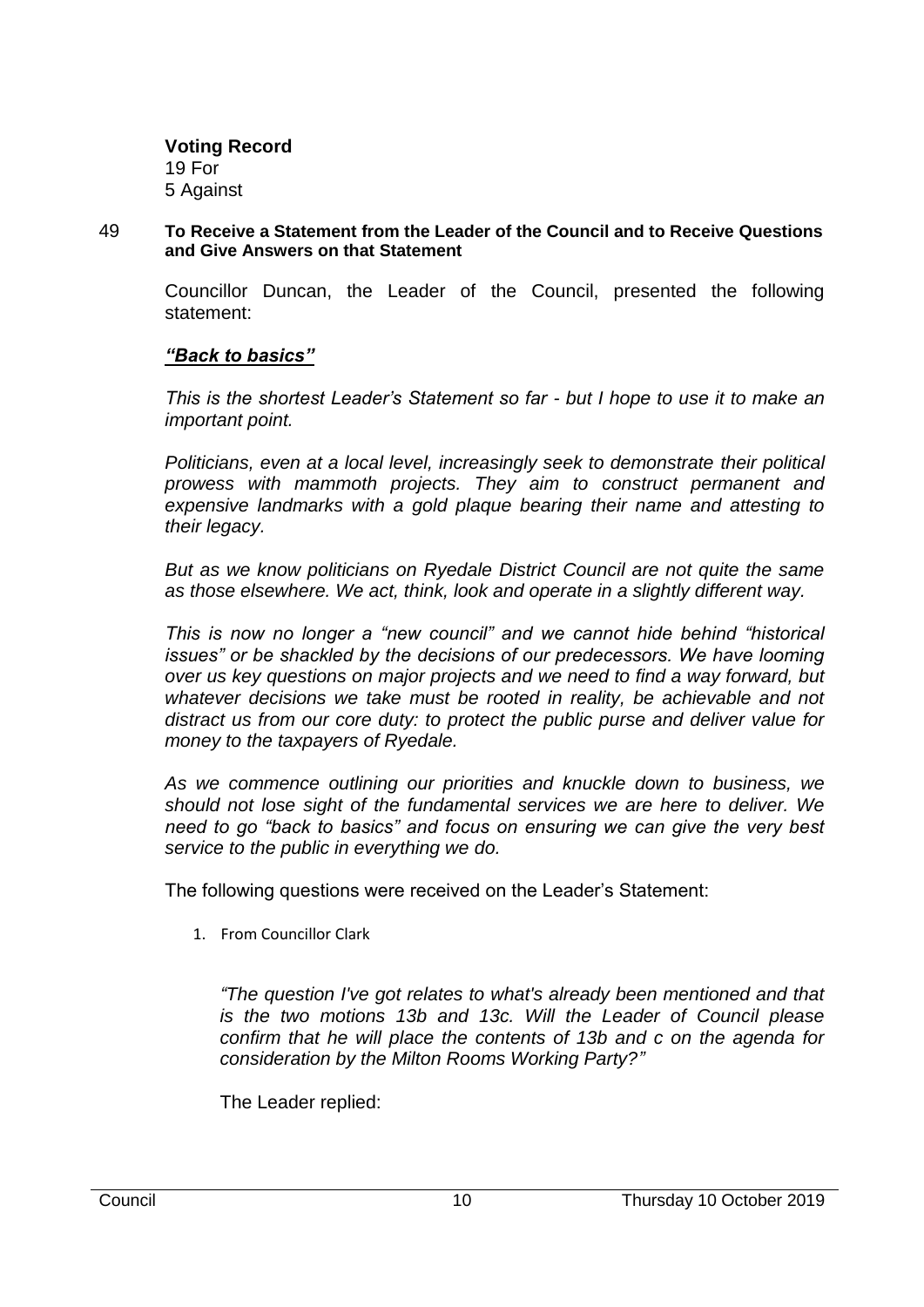*"I can confirm that the motions later on in the agenda will be discussed as part of the work of the Milton Rooms Working Party."*

2. From Councillor P Andrews

*"That being the case would you confirm that those two items are given priority or you will use your influence to persuade the Working Party to give those two items priority?"*

# The Leader replied:

*"I would point out to both Councillor Clark and Councillor Andrews that I don't actually specifically mention the Milton Rooms in my statement but I am happy to take the question. You mentioned there about using my influence on the Policy & Resources Committee. You've attended some of those meetings, if you'd attended some others you will see that I don't always have as much influence as you might think I would on that committee. But I would point out is that they are there, they have come before us at least once for discussion, they're going to come back to the Working Party and they will be discussed. There are lots of things that we need to work, including a timetable of what we want to discuss and when.*  But I can give the assurance as I've done so already that they will *discussed as part of the discussions ahead of the conclusion in February 2020."*

P Andrews then asked the following supplementary question:

*"I'm asking Councillor Duncan if he can give his assurance, from a personal point of view I understand that Councillor Duncan doesn't have as much influence with the Policy & Resources Committee that perhaps he might like to have, but would he please confirm that he will use his influence to ensure that those two items are given priority please?"*

The Leader then replied:

*"I will agree that they will be discussed as a matter of priority by the Working Party."*

3. From Councillor P Andrews:

*"I actually welcome the main gist of the statement if it says what I understand it says. Are you saying that this Council will, in future, not pursue grandiose schemes but will look at schemes that are more appropriate to a district of this size and of this particular market status?"*

The Leader replied: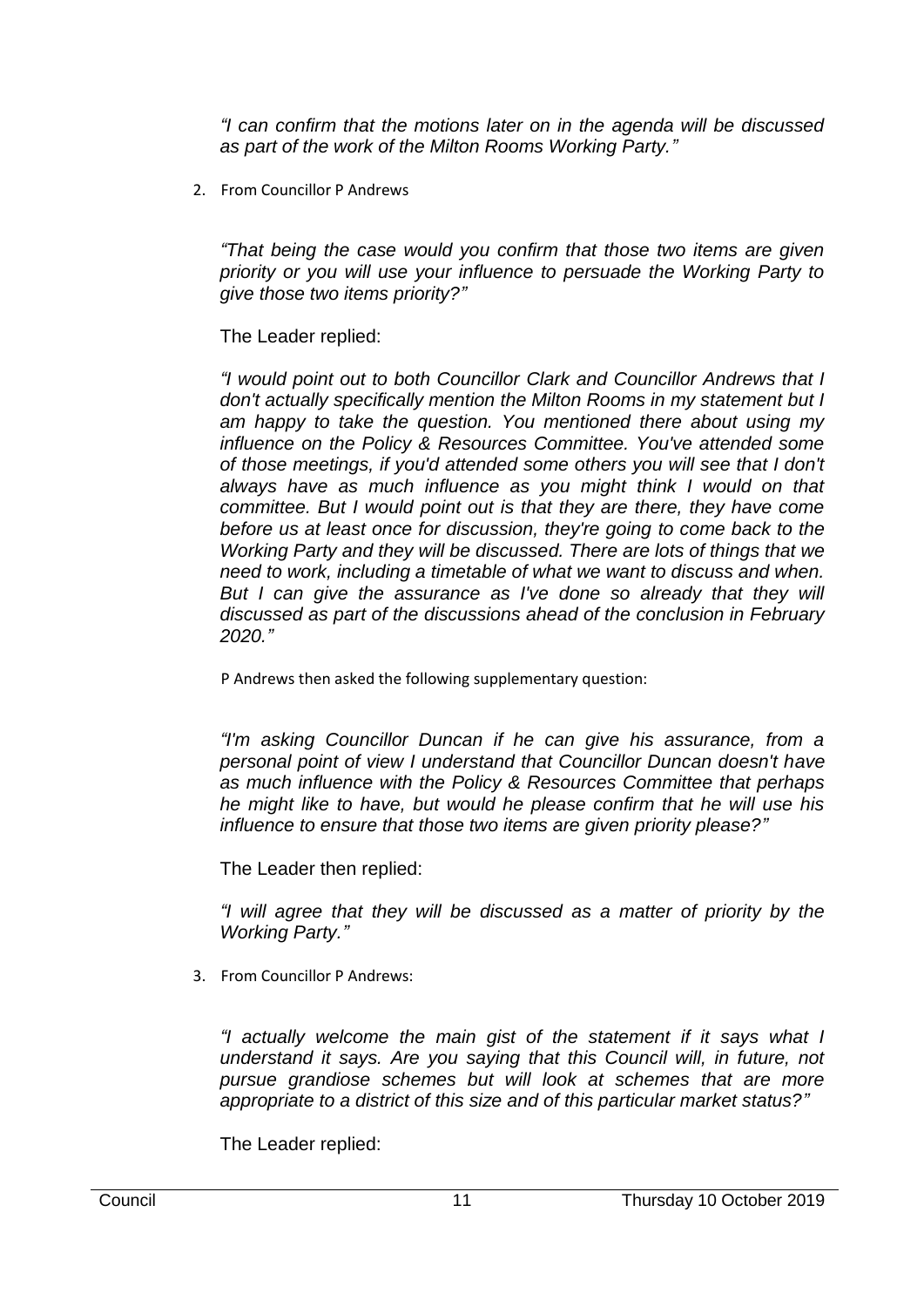*"What I am saying is that this Council has got lots of things it needs to do and lots of things that may well be on its agenda. But we what need to do is recognise that we've got limited resources in terms of staff and also in terms of finance and therefore we need to ensure what we are prioritising and what we are doing and when and not taking on too much at once and failing at everything."*

4. From Councillor Thackray:

*"Who are these people to whom you are referring who are interested in demonstrating their political prowess with mammoth projects? Could I also have it clarified what you mean by the word mammoth projects and which specific projects are mammoth?"*

# The Leader replied:

*"The point I'm making here is that there are lots of different Councils across this country, some of which are very large councils, some of which are very small councils. I would class RDC in that latter category, we are one of the smallest councils I think in the country and that means that we don't have all of the resources that some other councils do in order to do some of those big projects which others are doing. As I've stated in my reply to Cllr Andrews, we need to ensure that whatever we are doing is manageable and deliverable with the resources that we have got. It doesn't refer necessarily to any specific mammoth projects."*

5. From Councillor Burr

*"When I read the Leader's statement I was really pleased to read it and I thought it was really sensible. Then I thought it can't be right, I must be reading something wrong, how can I agree with this but I do agree with it because I do honestly believe and I've said it before that we aren't such a huge council. I do think that we should be ambitious and I do think that we should look at different things and be imaginative and do things differently. But I passionately believe that we are not commercial builders and I think that what we've got to do is think about what is going to benefit our residents. I think that if we put our residents at the heart of everything we do then we should get it right and we can work together on that. What are the big mammoth projects that you are referring to?"*

# The Leader replied:

*"I think I have answered the question although I do welcome what Cllr Burr has said about my statement and hopefully upon reading it again she agreed that her initial gut instinct is that it was a good statement which she welcomes."*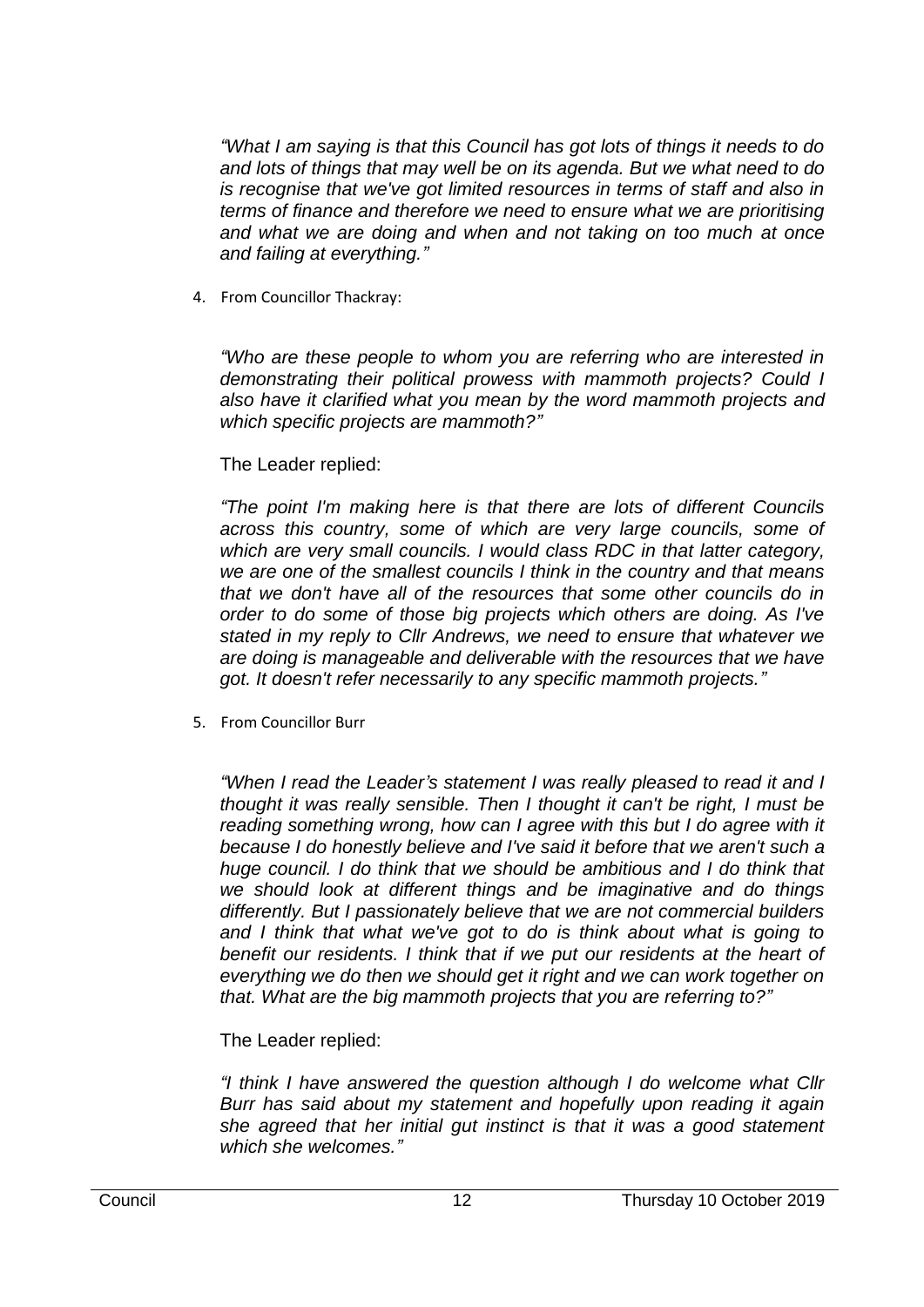## 6. From Councillor Wass

*Obviously you mentioned in your second paragraph about politicians at a local level but actually "Back to Basics" for those of you that do remember was initiated by John Major back in 1993 to relaunch the Conservative Government and to get a bit more unity in the ranks. His appeal was for traditional values of neighbourliness, decency, courtesy and promoting the traditional family. It seems as though this is coming back today with what he said was the old values. He said self-discipline and respect for the law. If you look at the way things are going and what happened after he launched this "Back to Basics", the wheels fell off the Tory party and basically the Conservative Karma Sutra took over and then things went awry. Also in 1992 they were battling unity in Europe with the Maarstricht Treaty. My question is, to do with that, even Edwina Currie said Back to Basics in her 2002 biography was humbug. My question is which one of these is your "Back to Basics"?*

The Leader replied:

*"I wasn't aware of the historical connotations with the phrase "Back to Basics" when I wrote them within my Leaders Statement. I think John Major ceased being Prime Minister when I was 2 years old and I haven't read Edwina Currie's biography although I'm pleased to hear that he has done so. Going back to the serious point that I was trying to make within the statement is that we have to work within the resources that we've got as a council and before embarking on any kind of major project we have to ensure that it's viable, that we want to do it and that we can deliver it. That's the key point that I want to make and in the background of that there are a number of key areas of Council policy which in my opinion we need to get on top of, which are core responsibilities to the people of Ryedale. I think that we need to ensure that we're getting those right first before embarking on things which may not be necessarily directly our responsibility."*

7. From Councillor J Andrews

*"The "Back to Basics" idea if I'm reading this correctly is getting the core things like the dog warden, streetscene, affordable housing, toilets, all the things that we should be delivering well and that's what we're going to do first and foremost before we start on mammoth projects. Is that correct?"*

The Leader replied:

*"Briefly yes. I had written down housing, planning, environmental health, streetscene, street cleansing, those core services which we are*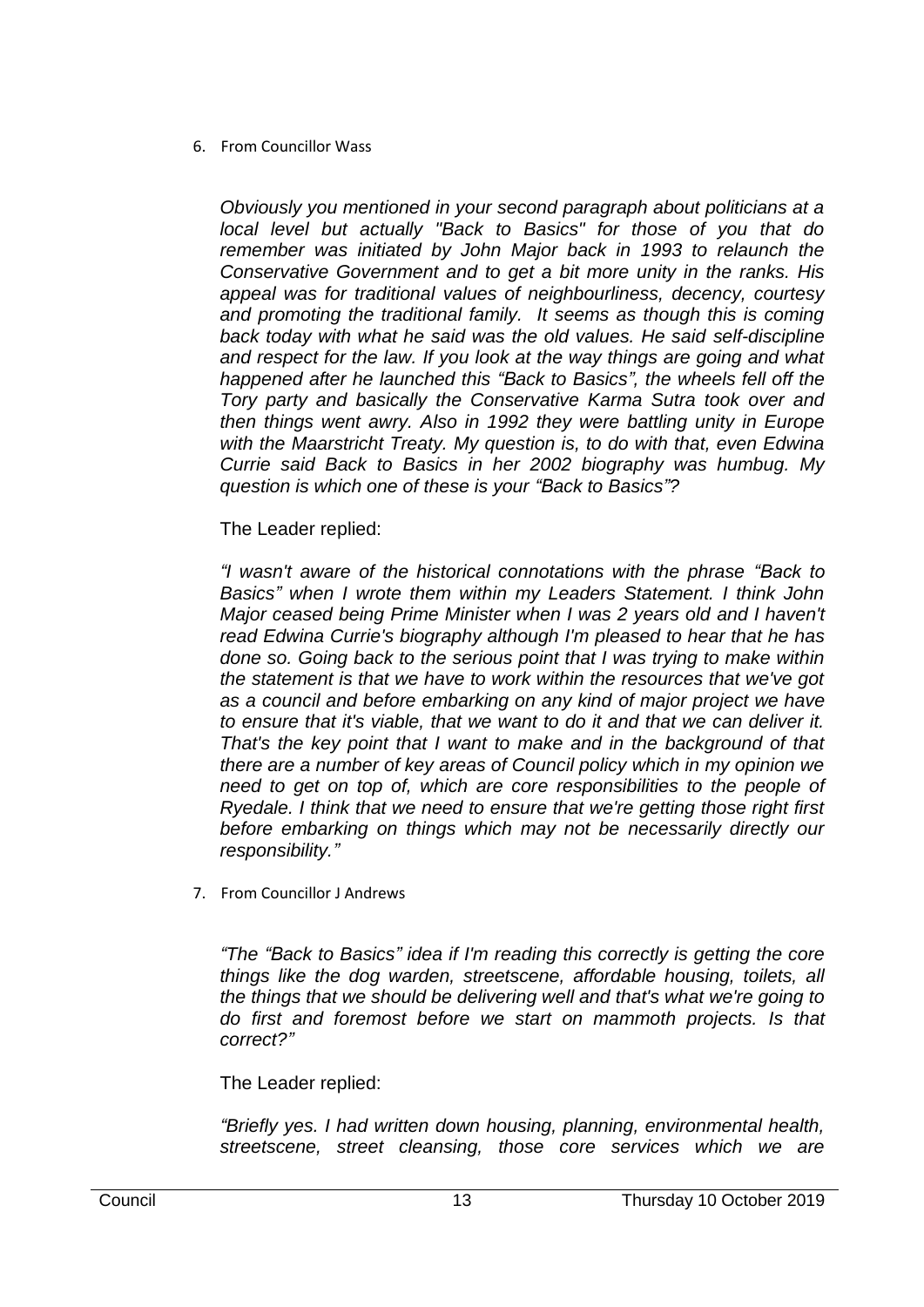*responsible for and we have to ensure that these are working as we would like them to be working. That's not to say that there aren't things that we need to look at seriously, this building is one of those for example and we need a decision on that. As I've referenced in my statement there are other things which we've inherited from the previous council, some of us are still here from that council, and we need answers on those but the core things we need to focus on are those services which you have outlined."*

8. From Councillor Potter:

*"I'm not 100% sure but I think we've just established, possibly, that mammoth's bad and major is good. Could the Leader just confirm whether climate change is mammoth or major?"*

The Leader replied:

*"I'm not sure at this time how to answer that question although all I will say is that climate change obviously is a serious issue, it's on our agenda tonight for us to discuss at length and I think we should wait til that point to discuss it further."*

9. From Councillor Mason

*"Are you aware that it's a core responsibility for us to set climate change targets in the 2008 Climate Change Act?"*

The Leader replied:

*"Yes what I will say is that this Council has got a climate change action plan of which you are aware and which some members around the chamber have worked on in the previous council and which was approved. I think that they have had within them logical, comprehensive ways forward to reducing our carbon footprint and playing our role in meeting the targets that have been set by government. As you know I think we are the first major economy to set the challenge of becoming net zero carbon and we need to play our role in doing that."*

10. Councillor Mason then asked the following supplementary question:

*"I think you need to define whether it's a plan or a policy. It is a core responsibility for us to actually set local targets for reducing our emissions as defined in the 2008 Climate Change Act and the 2008 Planning Act."*

The Leader then replied: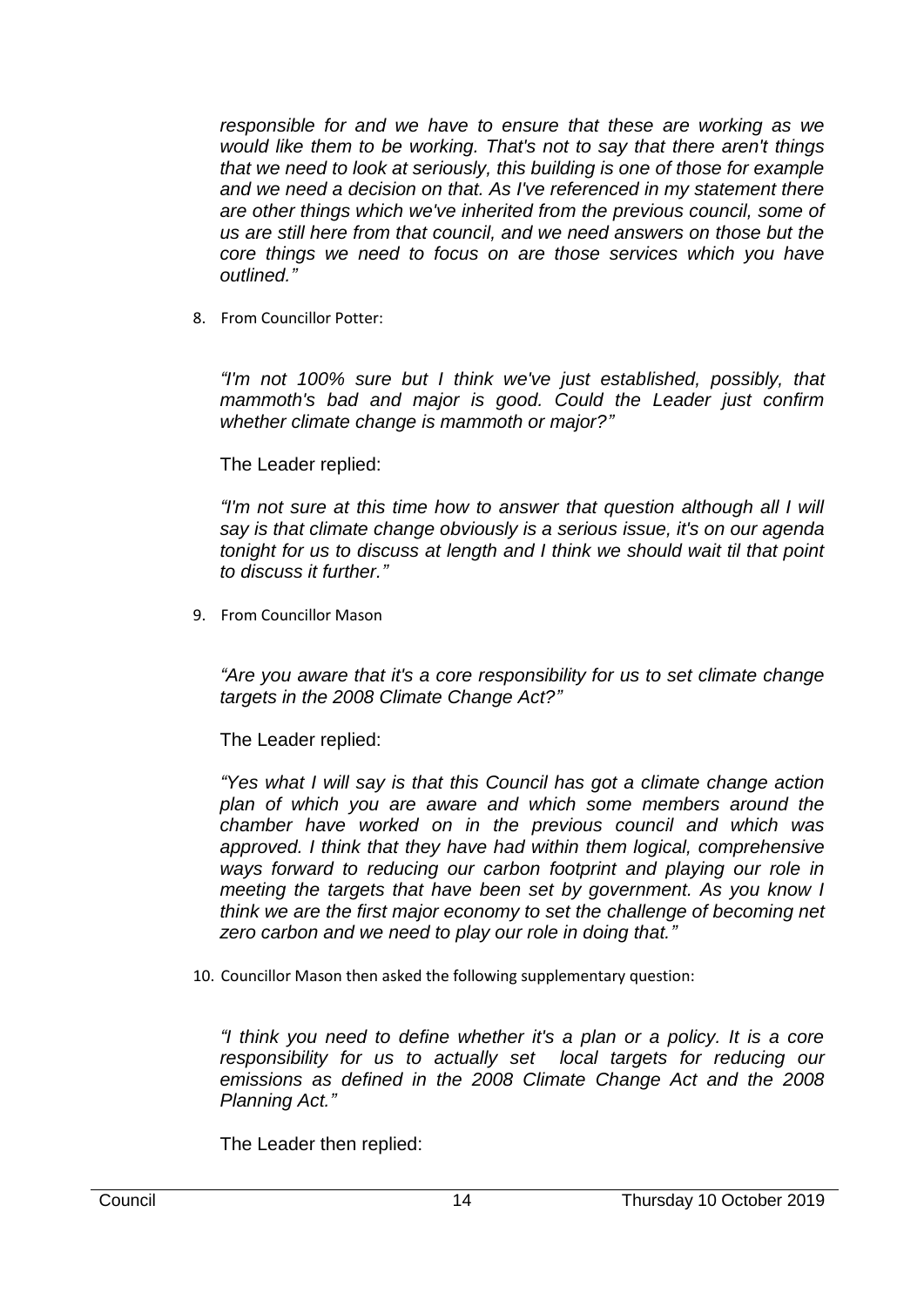*"I'll acknowledge what Councillor Mason is saying."*

11. From Councillor Clark

*"You've said tonight several times and we've had several councillors saying we have consensus on this one, we have agreement on it. One of the early things you said in your "Would like to be Leader" speech was that you were hoping to get consensus wherever possible. Could you answer me that where you've got consensus, will you try to build on it?"*

The Leader replied:

*"I will simply say yes."*

#### 50 **To consider for Approval the Recommendations in respect of the following Part 'B' Committee Items:**

## **Minute 57 - Financial Strategy 2020 - 2024**

It was moved by Councillor Duncan and seconded by Councillor Arnold that the following recommendations be approved and adopted.

- (1) The Council be asked to note and approve the content of sections 6, 7, 8, 9 and 10 of the report, which will form the basis of the Council's Financial Strategy. The contents are also summarised in Appendix 12.2
- (2) Members be also asked to note the proposed timetable for engagement and consultation as set out in section 10

Upon being put to the vote the motion was carried.

# **Resolved**

- (1) That Council note and approve the content of sections 6, 7, 8, 9 and 10 of the report, which will form the basis of the Council's Financial Strategy. The contents are also summarised in Appendix 12.2.
- (2) That Members also note the proposed timetable for engagement and consultation as set out in section 10.

**Voting Record** Unanimous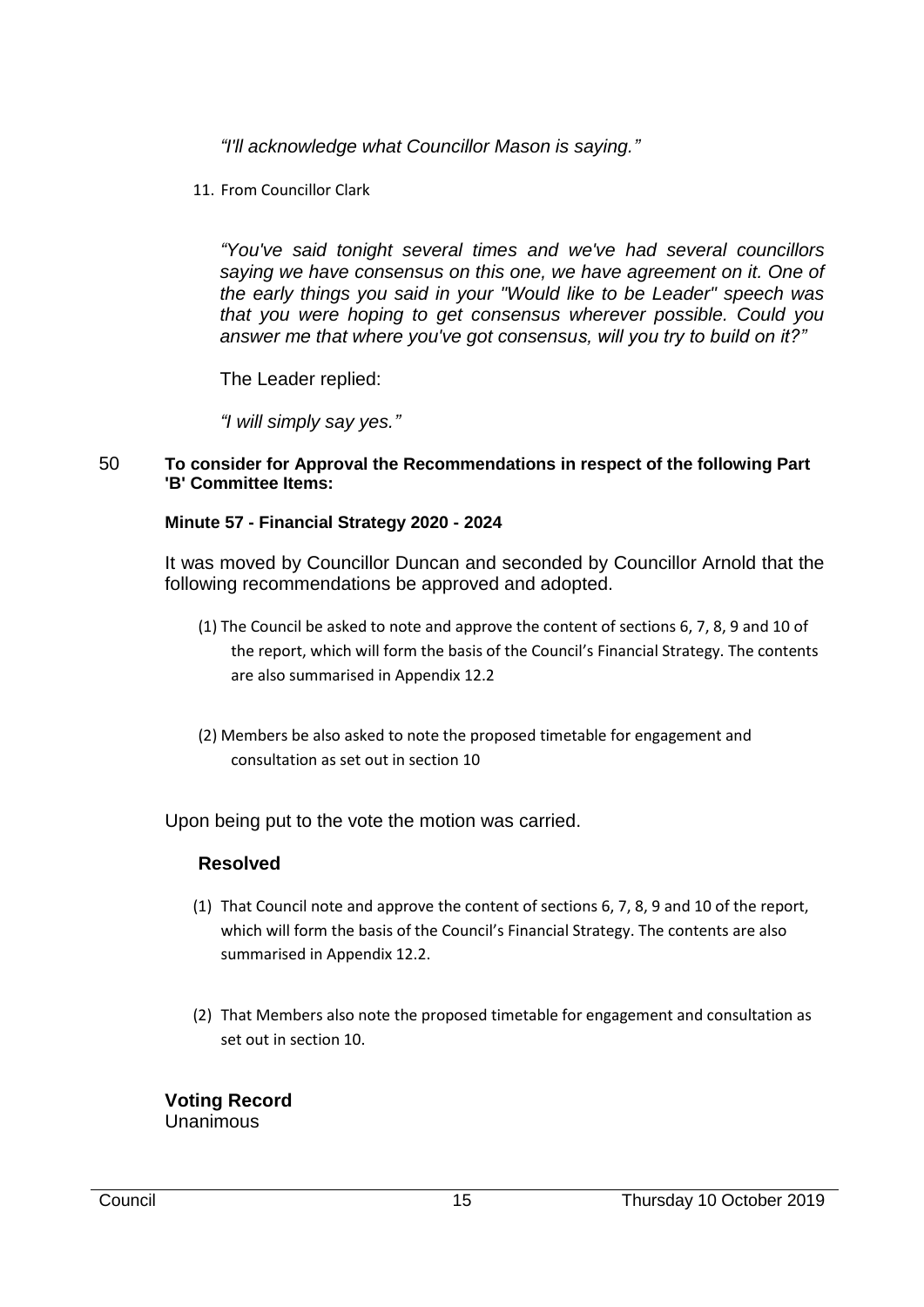51 **Motions on Notice Submitted Pursuant to Council Procedure Rule 11**

**Proposed by Councillor Mason and seconded by Councillor Keal**

**Motions Previously Referred to and Considered by Committees**

**Referred by Full Council on 27 June 2019 and considered by Overview and Scrutiny Committee on 3 October 2019** 

The report and recommendation from Overview and Scrutiny Committee had been circulated.

# *"This Council*

- *1. Notes that the 'Special Report on Global Warming of 1.5°C' by the Intergovernmental Panel on Climate Change in October 2018, (a) describes the enormous harm that a 2°C average rise in global temperatures is likely to cause compared with a 1.5°C rise, and (b) confirms that limiting Global Warming to 1.5°C may still be possible with ambitious action from national and sub-national authorities, civil society and the private sector.*
- *2. Notes with concern that the impacts of climate change are already causing serious damage to communities both at home and abroad.*
- *3. Congratulates the government in committing the UK to legally binding targets for carbon reduction and recognises that all levels of government have a duty to act and take a lead on actions within their power.*
- *4. Recognises that a growing number of local authorities have already passed 'Climate Emergency' motions.*
- *5. Recognises that local plans need to be compliant with the National Planning Policy Framework (NPPF) which require local plans to "help to: shape places in ways that contribute to radical reductions in greenhouse gas emissions, minimise vulnerability and improve resilience..."*
- *6. Recognises it will take political will, resources and policy change to tackle climate change and that strong policies to cut emissions also have associated health, wellbeing and economic benefits.*

# *We call on this council to*

- *a. Declare a 'Climate Emergency' that requires urgent and immediate action to achieve net zero carbon emissions across Ryedale by 2030*
- *b. Establish a Climate Change and Environment Committee (CCEC) to design the policy framework and deliver a climate emergency action plan for net zero emissions by 2030.*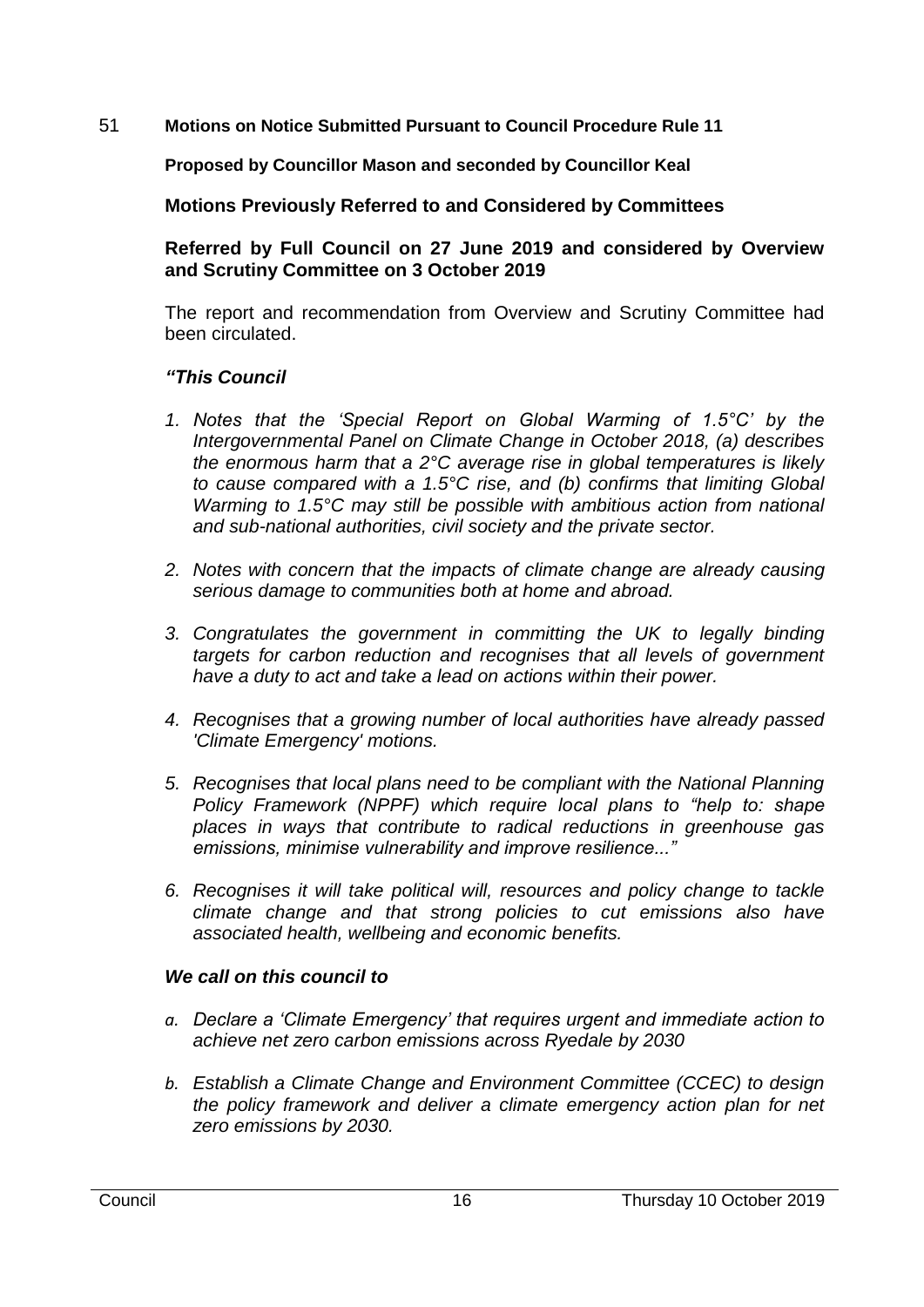- *c. Establish a Climate Change Partnership Working Group by autumn 2019 involving councillors, residents, community groups, academics, businesses and other relevant parties to advise the CECC*
- *d. Recommend that the Chief Executive employs a climate change and environment officer to work with and support councillors and officers to drive forward the climate change action plan.*
- *e. Ensure that all Council committees consider, in this council term, low carbon design and construction, energy efficiency and renewable energy generation as well as the impact of climate change when reviewing council policies, plans and strategies and that all approaches are in line with a shift to zero carbon by 2030*
- *f. Take a leadership role in offering vision, direction and support to empower residents, community groups, businesses, partner organisations and other relevant stakeholders to take appropriate action to tackle climate change"*

An amendment was moved by Councillor Delaney and seconded by Councillor Duncan:

To delete a – f and replace with;

This Council

- i. Supports the comprehensive steps within the Climate Change Action Plan as a constructive means of reducing our carbon footprint in line with government targets
- ii. Requests the Chief Executive to ensure the Council has appropriate staff capacity to deliver the Climate Change Action Plan.
- iii. Requests a report be presented to Policy and Resources, at least every six months, containing an update on the delivery of the Climate Change Action Plan along with details of any new climate change initiatives for the committee's consideration
- iv. Expects the Overview and Scrutiny Committee to use its powers to hold Policy and Resources to account and support it in ensuring the Council delivers the Climate Change Action Plan

Upon being put to the vote the amendment was carried.

An amendment was moved by Councillor Mason and seconded by Councillor Keal: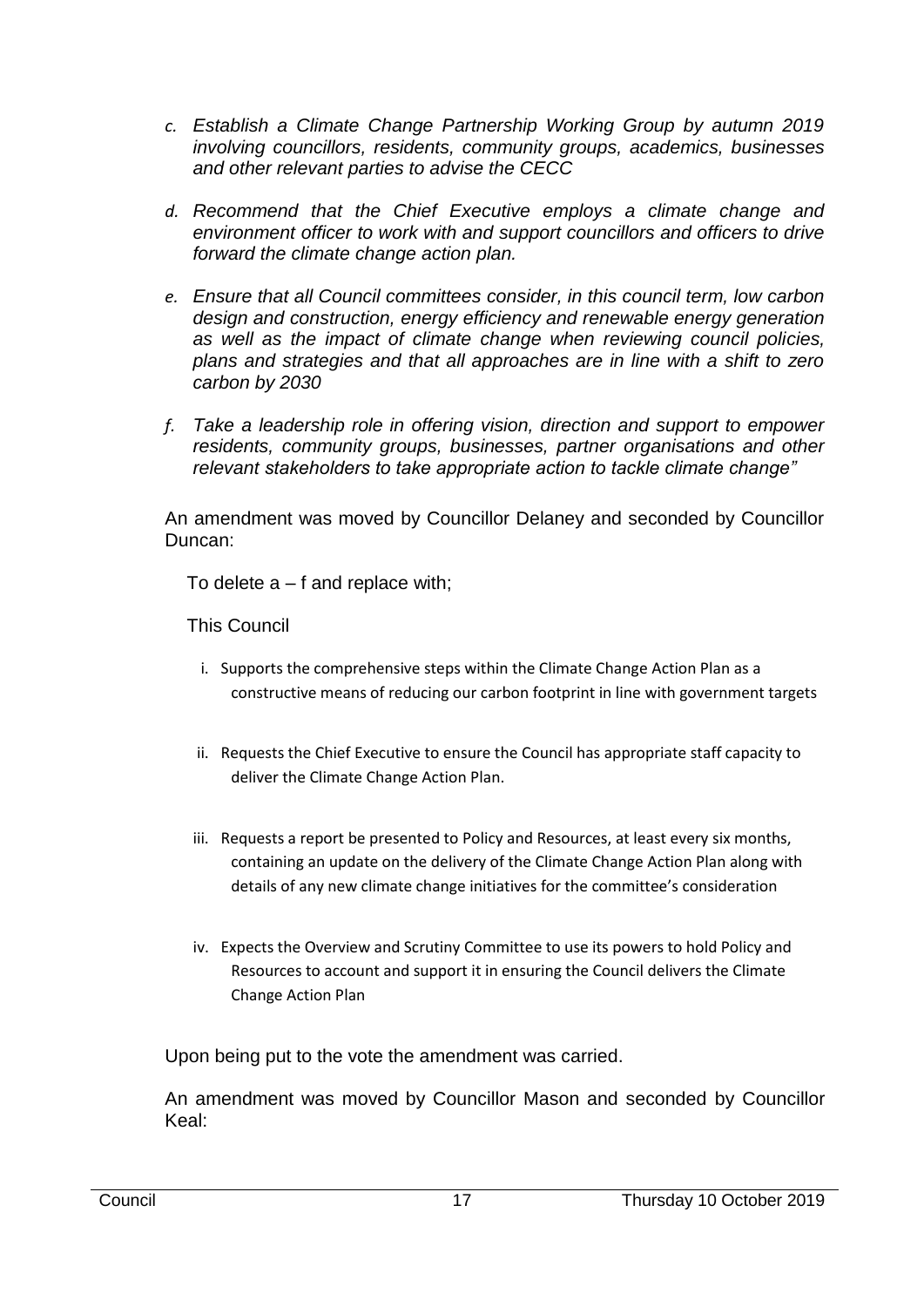Insert the following before point "i":

We call on this Council to declare a "Climate Emergency" in line with, and as a minimum the government's own legally binding net-zero targets and, as a matter of urgency, commit to actions to help achieve these targets across Ryedale.

Upon being put to the vote the amendment was carried.

# **Recorded vote**

For – Councillors Cleary, Arnold, Burr, Cussons, Delaney, Docwra, Duncan, Garbutt Moore, Graham, Hope, Keal, Oxley, Mackenzie, Mason, Middleton, Raper, Riby and Thackray

Abstentions – Councillors J Andrews, Brackstone, Clark, Potter and Wass

An amendment was moved by Councillor Keal and seconded by Councillor Mason:

Replace "ii" with

c) Recommends that the Chief Executive provide officer capacity to work with and support councillors and officers to drive forward the climate change action plan and if deemed necessary, employ a dedicated Climate Change and Environment officer as part of the current re-structure plans within staff teams.

Upon being put to the vote the amendment was carried.

It was moved by Councillor Duncan and seconded by Councillor Delaney that the question now be put.

Upon being put to the vote the question was put.

Upon being put to the vote, the substantive motion was carried.

# **Resolved**

This Council

- 1. Notes that the 'Special Report on Global Warming of 1.5°C' by the Intergovernmental Panel on Climate Change in October 2018, (a) describes the enormous harm that a 2°C average rise in global temperatures is likely to cause compared with a 1.5°C rise, and (b) confirms that limiting Global Warming to 1.5°C may still be possible with ambitious action from national and sub-national authorities, civil society and the private sector.
- 2. Notes with concern that the impacts of climate change are already causing serious damage to communities both at home and abroad.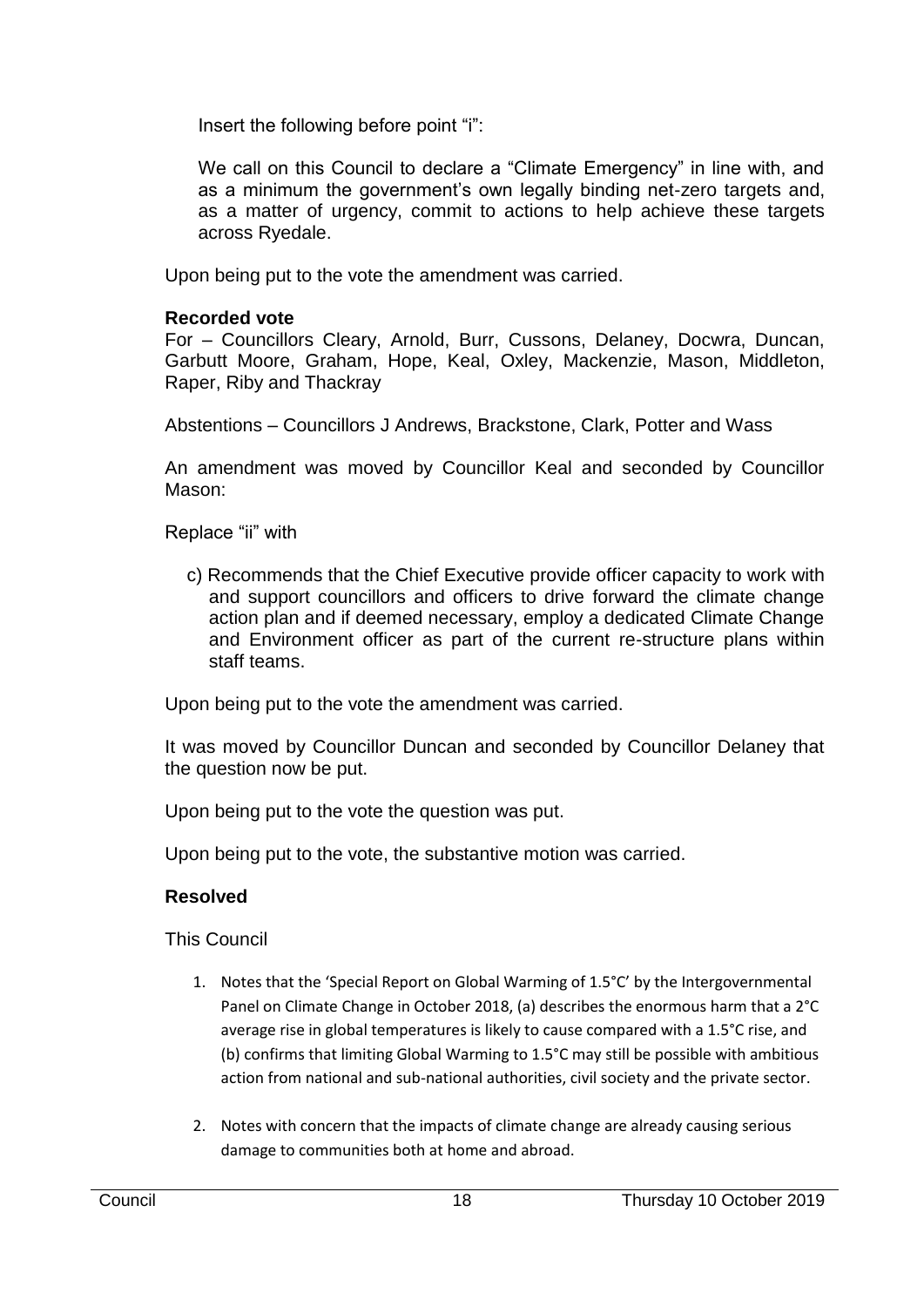- 3. Congratulates the government in committing the UK to legally binding targets for carbon reduction and recognises that all levels of government have a duty to act and take a lead on actions within their power.
- 4. Recognises that a growing number of local authorities have already passed 'Climate Emergency' motions.
- 5. Recognises that local plans need to be compliant with the National Planning Policy Framework (NPPF) which require local plans to "help to: shape places in ways that contribute to radical reductions in greenhouse gas emissions, minimise vulnerability and improve resilience..."
- 6. Recognises it will take political will, resources and policy change to tackle climate change and that strong policies to cut emissions also have associated health, wellbeing and economic benefits.

We call on this Council to declare a "Climate Emergency" in line with, and as a minimum the government's own legally binding net-zero targets and, as a matter of urgency, commit to actions to help achieve these targets across Ryedale.

# This Council

- i. Supports the comprehensive steps within the Climate Change Action Plan as a constructive means of reducing our carbon footprint in line with government targets
- ii. Recommends that the Chief Executive provide officer capacity to work with and support councillors and officers to drive forward the climate change action plan and if deemed necessary, employ a dedicated Climate Change and Environment officer as part of the current re-structure plans within staff teams.
- iii. Requests a report be presented to Policy and Resources, at least every six months, containing an update on the delivery of the Climate Change Action Plan along with details of any new climate change initiatives for the committee's consideration
- iv. Expects the Overview and Scrutiny Committee to use its powers to hold Policy and Resources to account and support it in ensuring the Council delivers the Climate Change Action Plan

# **Voting Record**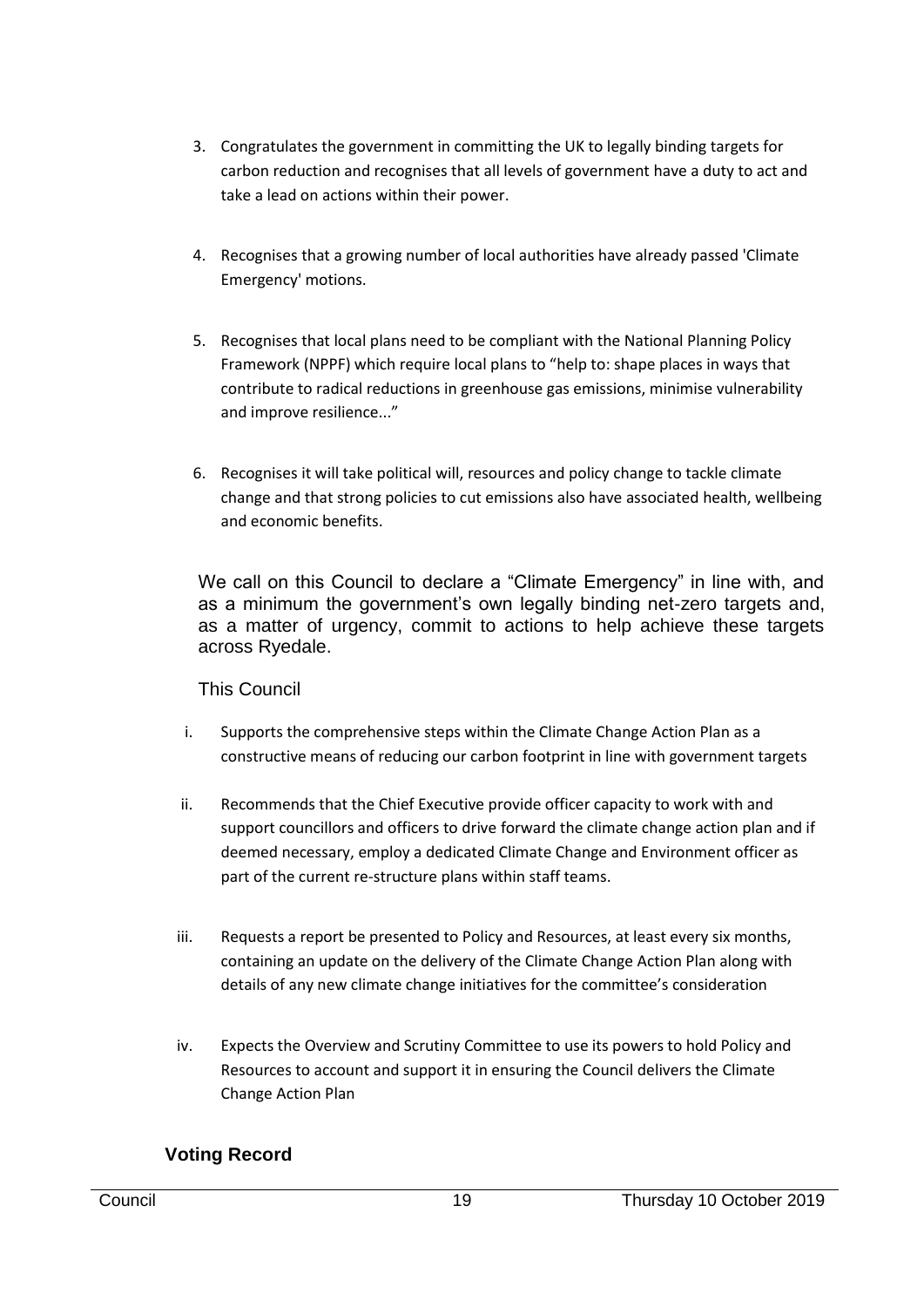19 For 5 Against

## **Motion not debated**

The following motion was not moved and seconded and therefore not debated.

The content of the motion would be considered by the Milton Rooms Working Party as agreed under the questions and answers under the Leader's Statement.

*"The Milton Rooms is a key community facility and performing arts venue for the towns of Malton and Norton and the wider Ryedale district, which operates in accordance with the attached vision statement that was agreed with the Council;*

*It is Council policy to support the Milton Rooms as a community venue and hub for the arts in Southern Ryedale, and for this purpose it has allocated in its budget the sum of £340,000 for improvements;*

*The main negative public perception of the Milton Rooms is the age and condition and inaccessibility of the venue's main toilets, and the refurbishment and modernisation of, including a lift to provide disabled person access to, the toilets is therefore urgently required;*

In February the Milton Rooms applied for the drawdown of funds for the cost of *refurbishing the foyer and toilets;*

*The Council's office has checked this application and provided its own estimate of the cost of the work required;*

*The Milton Rooms has repeatedly assured by the Council that this matter would be considered. It was considered at the meeting of P&R on 26th September, but the decision was in effect deferred for at least another six months.*

*In the circumstances, and due to the fact that the toilets are inaccessible to many elderly and non-abled bodied people, the Council hereby resolves to sanction the refurbishment of the toilets and foyer at a cost not exceeding the Council's estimate. This work to be expedited immediately in order to prevent further damage to council's reputation and to ensure the Milton Rooms is accessible to all people, regardless of age, or disability."*

## MILTON ROOMS VISION STATEMENT

# **Vision**

The Trustees vision is to become a hub for the performing and visual arts in Southern Ryedale with the ambition and potential to attract performers and audiences from a wide area to enjoy high quality events. We also recognise the importance of the Milton Rooms as a community facility, and we intend the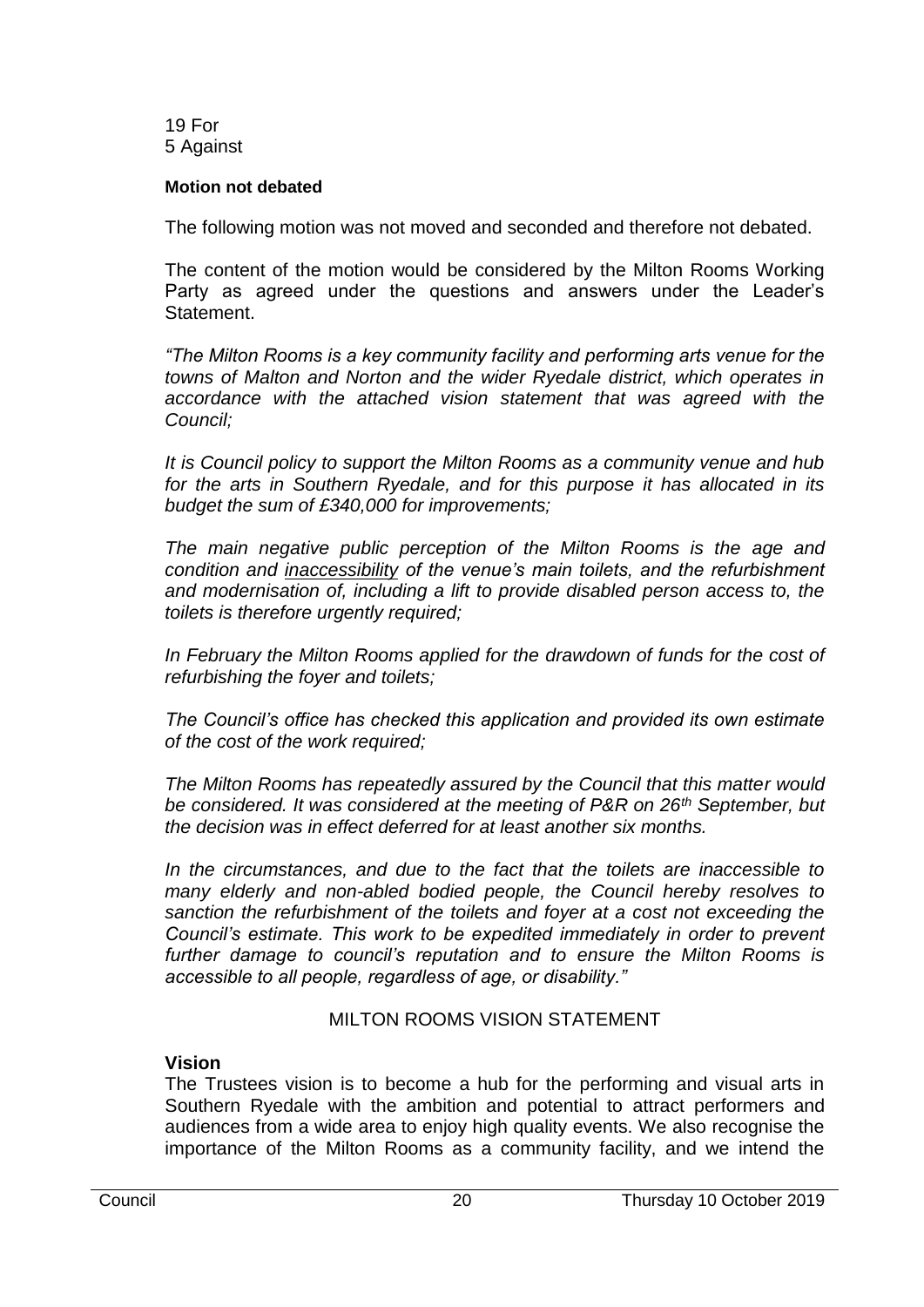Milton Rooms to remain at the heart of life in the two towns. Our vision for the future of the Milton Rooms is tempered by what we think can realistically be achieved by a group of volunteers, working in a time of financial austerity. We will therefore prioritise the financial sustainability of the Milton Rooms whilst at the same time modernising and improving the facilities, and widening the programme on offer.

- Modernise tickets sales, office and administration arrangements, website, social media
- Improve new seats, new toilets, brighter surroundings, catering facilities
- Cultural programme widen the programme on offer, to become a crossartform arts centre, embracing different genres and more challenging work
- Develop the audience through gaining better understanding of the audience and potential audience, better marketing and advertising, aim to increase tickets sales, and be able to guarantee a large, enthusiastic and knowledgeable audience for all types of events in the Milton Rooms
- Financial acumen make the best possible use of the finance available from a wide range of sources, including our own income from ticket sales and venue hire, in conjunction with grants and donations

## **Motion not debated**

The following motion was not moved and seconded and therefore not debated.

The content of the motion would be considered by the Milton Rooms Working Party as agreed under the questions and answers under the Leader's Statement.

*"The Milton Rooms is a key community facility and performing arts venue for the towns of Malton and Norton and the wider Ryedale district, which operates in accordance with the attached vision statement that was agreed with the Council;*

*It is Council policy to support the Milton Rooms as a community venue and hub for the arts in Southern Ryedale, and for this purpose it has allocated in its budget the sum of £340,000 for improvements;*

*The Milton Rooms is a successful and important community facility, which has been run by volunteers for years without any public subsidy or paid staff (except a caretaker), and the pressure on volunteers is now a serious and urgent issue;*

*The Milton Rooms wishes to appoint a part-time venue manager, whose salary will be recovered from new streams of business, including the hire of the newly redecorated Georgian Assembly Room;*

*It may take some time before the Milton Rooms is able to break even and cover the cost of the employment of a venues manager, and the Council is therefore*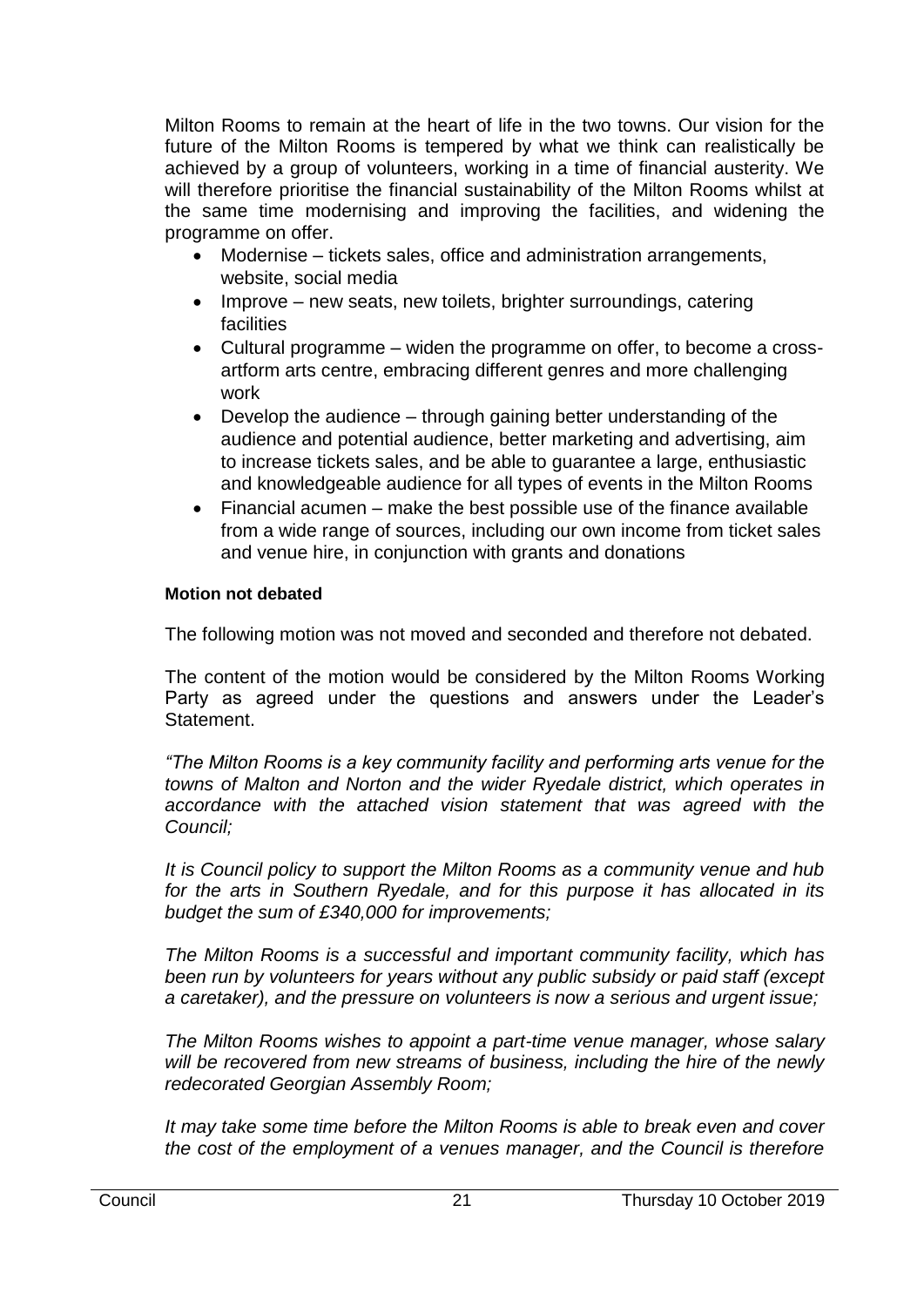*asked to underwrite the cost of this part-time appointment for the first three years.*

*The Council therefore agrees to underwrite the annual cost of employment, by the Milton Rooms, of a venue manager for a period of three years, up to a total amount of £25,000 a year."*

# MILTON ROOMS VISION STATEMENT

## **Vision**

The Trustees vision is to become a hub for the performing and visual arts in Southern Ryedale with the ambition and potential to attract performers and audiences from a wide area to enjoy high quality events. We also recognise the importance of the Milton Rooms as a community facility, and we intend the Milton Rooms to remain at the heart of life in the two towns. Our vision for the future of the Milton Rooms is tempered by what we think can realistically be achieved by a group of volunteers, working in a time of financial austerity. We will therefore prioritise the financial sustainability of the Milton Rooms whilst at the same time modernising and improving the facilities, and widening the programme on offer.

- Modernise tickets sales, office and administration arrangements, website, social media
- Improve new seats, new toilets, brighter surroundings, catering facilities
- Cultural programme widen the programme on offer, to become a crossartform arts centre, embracing different genres and more challenging work
- Develop the audience through gaining better understanding of the audience and potential audience, better marketing and advertising, aim to increase tickets sales, and be able to guarantee a large, enthusiastic and knowledgeable audience for all types of events in the Milton Rooms
- Financial acumen make the best possible use of the finance available from a wide range of sources, including our own income from ticket sales and venue hire, in conjunction with grants and donations

# **Proposed by Councillor Potter and seconded by Councillor Brackstone**

*"Scarborough Borough Council is building houses that will add water to the River Derwent.*

So as to monitor the base and ongoing impact of the Middle Deepdale *development, Scarborough Borough Council has used s106 money for the initial years.*

*This funding ends in October 2019. It is essential for measuring the flood risk potential in Ryedale that the monitoring is continued.*

*This council therefore resolves that :-*